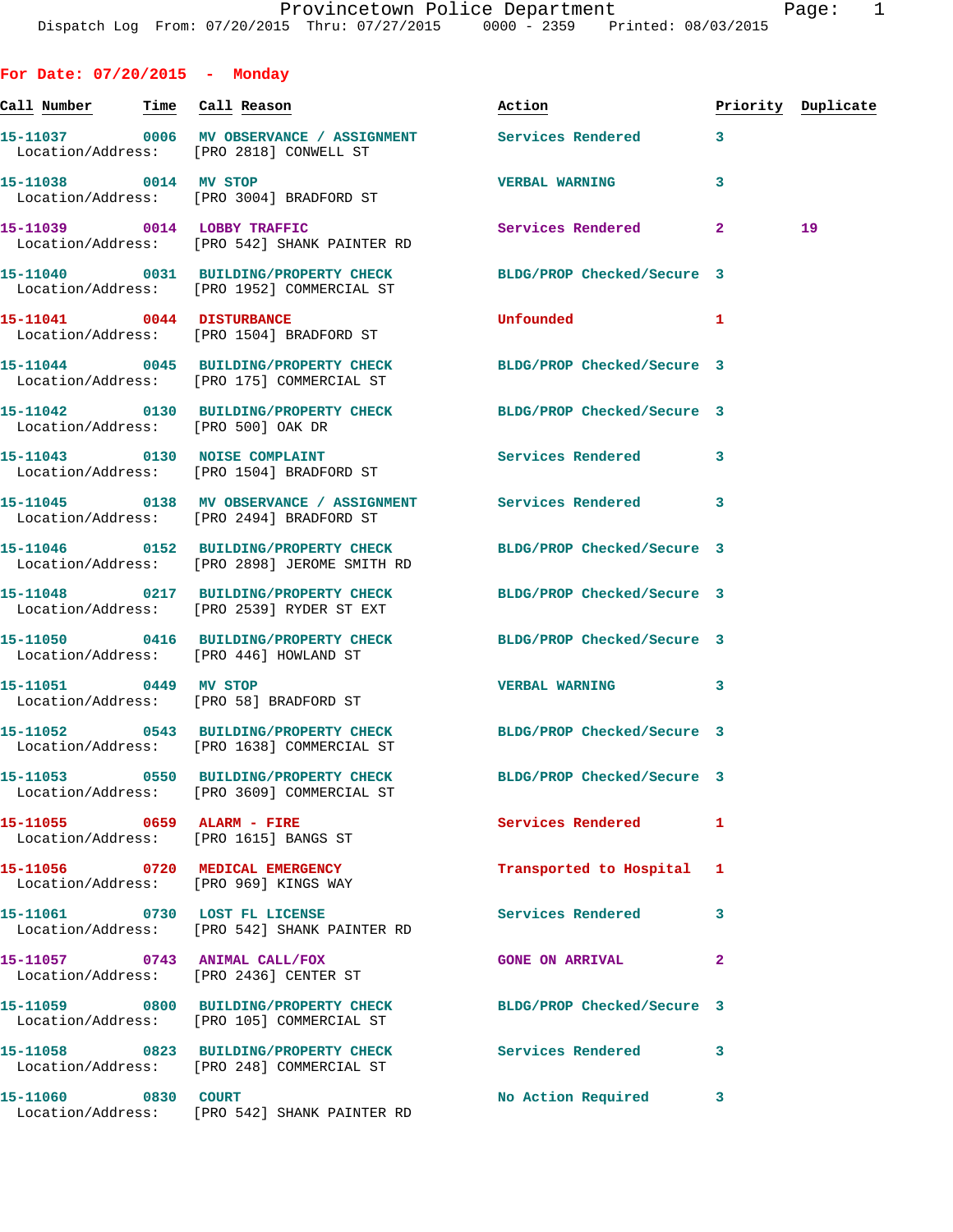|                                       | Provincetown Police Department<br>Dispatch Log From: 07/20/2015 Thru: 07/27/2015 0000 - 2359 Printed: 08/03/2015    |                                                      |              | Page: 2 |  |
|---------------------------------------|---------------------------------------------------------------------------------------------------------------------|------------------------------------------------------|--------------|---------|--|
|                                       | 15-11062 0913 ALARM - GENERAL Services Rendered 1<br>Location/Address: [PRO 1202] COMMERCIAL ST                     |                                                      |              |         |  |
| 15-11063 0951 COMPLAINT               | Location/Address: [PRO 542] SHANK PAINTER RD                                                                        | SPOKEN TO AND TO A REAL PROPERTY OF A REAL PROPERTY. | $\mathbf{3}$ |         |  |
|                                       | 15-11064 1022 FUNERAL<br>Location/Address: [PRO 1645] HARRY KEMP WAY                                                | Services Rendered 2                                  |              |         |  |
|                                       | 15-11066 1053 LOST WALLET<br>Location/Address: [PRO 542] SHANK PAINTER RD                                           | Services Rendered                                    | 3            |         |  |
|                                       | 15-11067    1054    PSAP PROBLEM #2                                                                                 | Services Rendered 3                                  |              |         |  |
|                                       | 15-11068 1129 FOUND WALLET<br>Location/Address: [PRO 542] SHANK PAINTER RD                                          | Services Rendered 3                                  |              |         |  |
|                                       | 15-11070 1227 ANIMAL CALL<br>Location/Address: NICKERSON ST + BRADFORD ST                                           | SPOKEN TO                                            | $\mathbf{2}$ |         |  |
|                                       | 15-11071 1239 MEDICAL EMERGENCY<br>Location/Address: [PRO 442] HARRY KEMP WAY                                       | PATIENT REFUSAL                                      | 1            |         |  |
|                                       | 15-11072 1243 DOG IN M/V<br>Location/Address: [PRO 3004] BRADFORD ST                                                | No Action Required 2                                 |              |         |  |
|                                       | 15-11073 1340 MISSING BANK BAG<br>Location/Address: [PRO 664] COMMERCIAL ST                                         | Services Rendered                                    | $\mathbf{2}$ |         |  |
| Location/Address: WEST VINE ST        | 15-11074 1346 BASKING SEAL                                                                                          | Services Rendered 2                                  |              |         |  |
|                                       | 15-11075 1356 LOST BLK WALLET<br>Location/Address: [PRO 542] SHANK PAINTER RD                                       | Services Rendered                                    | 3            |         |  |
|                                       | 15-11076 1405 FOUND CREDIT CARD Services Rendered 3<br>Location/Address: [PRO 105] COMMERCIAL ST                    |                                                      |              |         |  |
|                                       | 15-11077 1431 FOUND KEYS<br>Location/Address: [PRO 542] SHANK PAINTER RD                                            | Services Rendered 3                                  |              |         |  |
| 15-11078 1503 MV ACCIDENT             | Location/Address: [PRO 3611] CAPTAIN BERTIES WAY                                                                    | Services Rendered 1                                  |              |         |  |
| Refer To Summons: 15-198-AR           | 15-11533 1624 HARASSMENT ORDER VIOLATION Services Rendered 2<br>Location/Address: [PRO 395] COMMERCIAL ST           |                                                      |              |         |  |
|                                       | 15-11080 1654 PARKING COMPLAINT / GENERAL Citation/Warning Issued 3<br>Location/Address: RACE POINT RD + NELSON AVE |                                                      |              |         |  |
|                                       | 15-11079 1655 MEDICAL EMERGENCY<br>Location/Address: [PRO 2490] PROVINCELANDS RD                                    | Transported to Hospital 1                            |              |         |  |
|                                       | 15-11081 1701 FIRE, OTHER/GAS GRILL<br>Location/Address: [PRO 1593] PLEASANT ST                                     | Extinguished                                         | $\mathbf{1}$ |         |  |
| Location/Address: STANDISH ST         | 15-11082 1712 PARKING COMPLAINT / GENERAL Citation/Warning Issued 3                                                 |                                                      |              |         |  |
|                                       | 15-11083 1734 MEDICAL EMERGENCY/LOW OXYGEN<br>Location/Address: [PRO 3670] SHANK PAINTER RD                         | Transported to Hospital 1                            |              |         |  |
|                                       | 15-11084 1758 MEDICAL EMERGENCY/TRANSPORT<br>Location/Address: [PRO 440] HARRY KEMP WAY                             | Transported to Hospital 1                            |              |         |  |
| 15-11085   1805   FOLLOW UP           | Location/Address: [PRO 396] COMMERCIAL ST                                                                           | Services Rendered 2                                  |              |         |  |
| Location/Address: [PRO 3222] ALDEN ST | 15-11086 1852 MEDICAL EMERGENCY/D.O.T. Transported to Hospital 1                                                    |                                                      |              |         |  |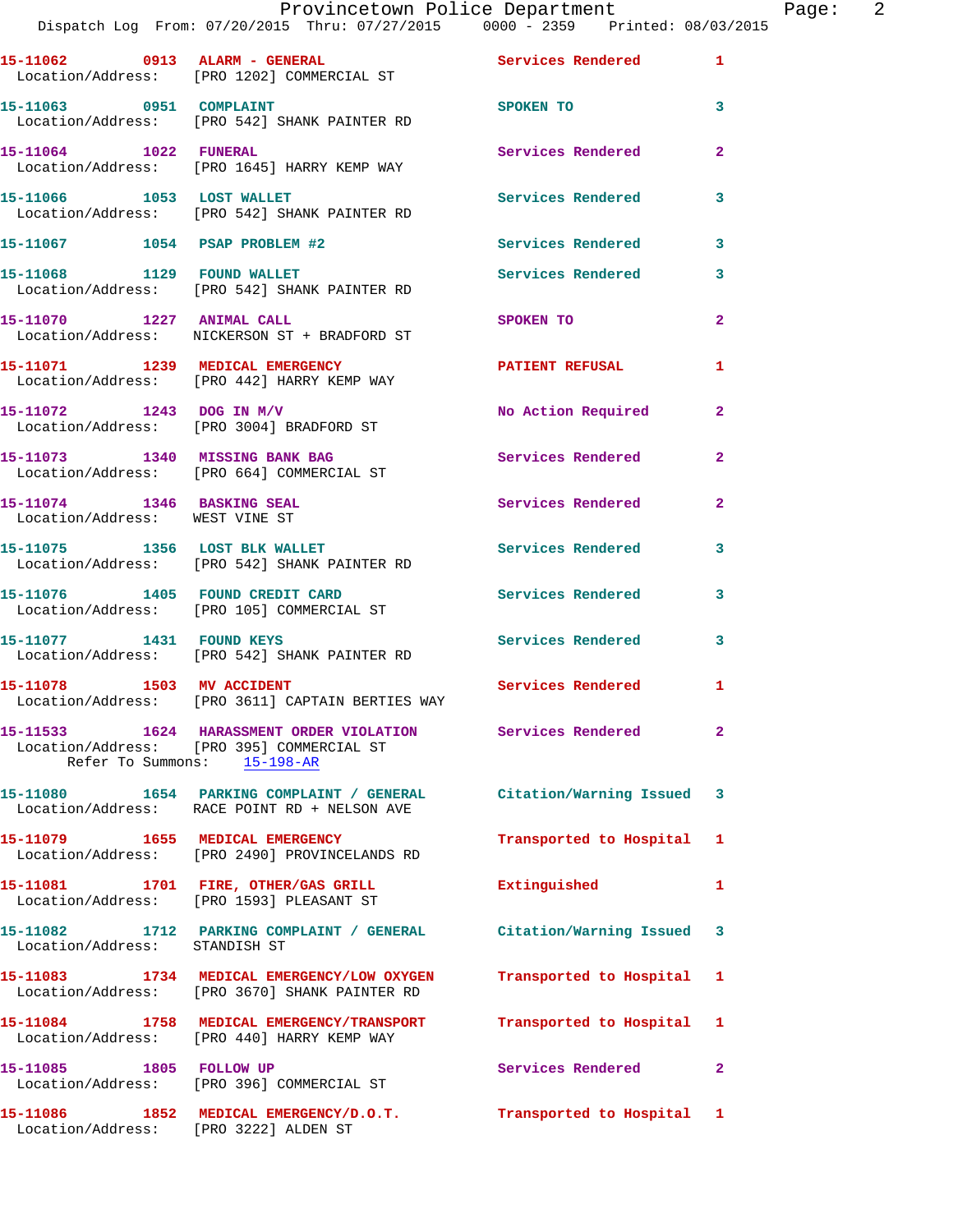|                                                       | 15-11088 1910 BIKE ACCIDENT<br>Location/Address: [PRO 2277] BRADFORD ST                                           | Services Rendered          | $\mathbf{2}$   |    |
|-------------------------------------------------------|-------------------------------------------------------------------------------------------------------------------|----------------------------|----------------|----|
|                                                       | 15-11089 1917 911 GENERAL/ABANDONED<br>Location/Address: [PRO 3222] ALDEN ST                                      | Services Rendered          | 1              |    |
|                                                       | 15-11090 2047 PARK, WALK & TALK<br>Location/Address: [PRO 105] COMMERCIAL ST                                      | Services Rendered          | $\overline{2}$ |    |
| 15-11091 2100 MV STOP                                 | Location/Address: HOWLAND ST + BRADFORD ST                                                                        | VERBAL WARNING 3           |                |    |
|                                                       | 15-11092 2147 BUILDING/PROPERTY CHECK BLDG/PROP Checked/Secure 3<br>Location/Address: [PRO 182] COMMERCIAL ST     |                            |                |    |
|                                                       | 15-11093 2154 PARKING COMPLAINT / GENERAL Citation/Warning Issued 3<br>Location/Address: [PRO 1296] BRADFORD ST   |                            |                |    |
| Location/Address: RACE POINT RD                       | 15-11094 2244 ASSIST AGENCY / NPS Taken/Referred to Other 3                                                       |                            |                |    |
|                                                       | 15-11095 2314 BUILDING/PROPERTY CHECK BLDG/PROP Checked/Secure 3<br>Location/Address: [PRO 1778] SHANK PAINTER RD |                            |                |    |
|                                                       | 15-11096 2341 BAR CHECK<br>Location/Address: [PRO 3117] COMMERCIAL ST                                             | LICENSING/NO ACTION 2      |                |    |
|                                                       | 15-11097 2342 FOUND CA ID<br>Location/Address: [PRO 542] SHANK PAINTER RD                                         | No Action Required 3       |                |    |
|                                                       | 15-11098 2345 BUILDING/PROPERTY CHECK BLDG/PROP Checked/Secure 3<br>Location/Address: [PRO 175] COMMERCIAL ST     |                            |                |    |
|                                                       | 15-11099 2353 MV OBSERVANCE / ASSIGNMENT Services Rendered<br>Location/Address: SHANK PAINTER RD + BRADFORD ST    |                            | 3              |    |
| 15-11100 2355 BAR CHECK                               | Location/Address: [PRO 399] COMMERCIAL ST                                                                         | LICENSING/NO ACTION        | $\overline{2}$ |    |
|                                                       | 15-11101 2355 BAR CHECK<br>Location/Address: [PRO 2737] COMMERCIAL ST                                             | LICENSING/NO ACTION        | $\mathbf{2}$   |    |
|                                                       | 15-11102 2356 MV OBSERVANCE / ASSIGNMENT No Action Required 3<br>Location/Address: BRADFORD ST + RYDER ST         |                            |                |    |
| For Date: $07/21/2015$ - Tuesday                      |                                                                                                                   |                            |                |    |
| 15-11103 0004 MV STOP                                 | Location/Address: BRADFORD ST + CONWELL ST                                                                        | <b>VERBAL WARNING</b>      | 3              |    |
| 15-11104 0005 LOBBY TRAFFIC                           | Location/Address: [PRO 542] SHANK PAINTER RD                                                                      | Services Rendered          | $\mathbf{2}$   | 25 |
| 15-11105 0014 BAR CHECK                               | Location/Address: [PRO 3276] COMMERCIAL ST                                                                        | LICENSING/NO ACTION        | 2              |    |
|                                                       | 15-11106 0021 BUILDING/PROPERTY CHECK<br>Location/Address: [PRO 2898] JEROME SMITH RD                             | Services Rendered          | 3              |    |
|                                                       | 15-11107 0022 BUILDING/PROPERTY CHECK<br>Location/Address: [PRO 488] MAYFLOWER AVE                                | BLDG/PROP Checked/Secure 3 |                |    |
| 15-11108 0026 MV STOP<br>Location/Address: HOWLAND ST |                                                                                                                   | <b>VERBAL WARNING</b>      | 3              |    |
|                                                       |                                                                                                                   |                            |                |    |

**15-11109 0033 BUILDING/PROPERTY CHECK BLDG/PROP Checked/Secure 3** 

Location/Address: [PRO 1638] COMMERCIAL ST

**15-11110 0039 MV OBSERVANCE / ASSIGNMENT Services Rendered 3**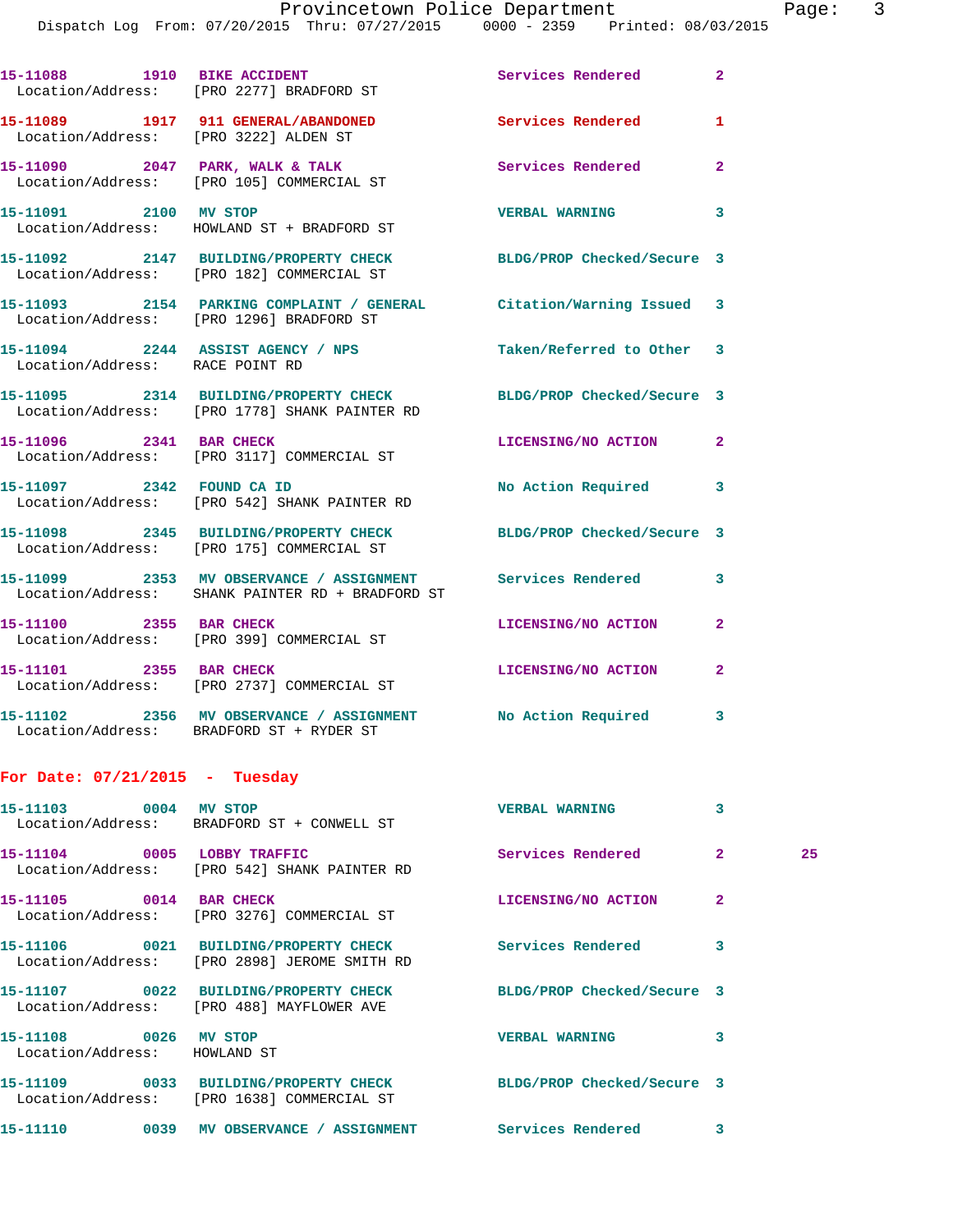|                                                     | Provincetown Police Department<br>Dispatch Log From: 07/20/2015 Thru: 07/27/2015 0000 - 2359 Printed: 08/03/2015 |                                                    | Page: 4      |  |
|-----------------------------------------------------|------------------------------------------------------------------------------------------------------------------|----------------------------------------------------|--------------|--|
|                                                     | Location/Address: BRADFORD ST + STANDISH ST                                                                      |                                                    |              |  |
| Location/Address: [PRO 2513] ROUTE 6                | 15-11112 0109 MV OBSERVANCE / ASSIGNMENT Services Rendered 3                                                     |                                                    |              |  |
| 15-11113 0112 MV STOP                               | Location/Address: [PRO 37] BRADFORD ST                                                                           | <b>VERBAL WARNING</b> 3                            |              |  |
| 15-11114 0118 MV STOP<br>Location/Address: ROUTE 6  |                                                                                                                  | <b>VERBAL WARNING</b>                              | 3            |  |
|                                                     | 15-11115 0155 MV STOP<br>Location/Address: STANDISH ST + CEMETERY RD                                             | VERBAL WARNING 3                                   |              |  |
|                                                     | 15-11116  0210 BUILDING/PROPERTY CHECK BLDG/PROP Checked/Secure 3<br>Location/Address: [PRO 105] COMMERCIAL ST   |                                                    |              |  |
| 15-11117 0217 MV STOP                               | Location/Address: BRADFORD ST + PLEASANT ST                                                                      | VERBAL WARNING 3                                   |              |  |
|                                                     | 15-11118 0307 BUILDING/PROPERTY CHECK BLDG/PROP Checked/Secure 3<br>Location/Address: [PRO 3609] COMMERCIAL ST   |                                                    |              |  |
|                                                     | 15-11119 0429 BUILDING/PROPERTY CHECK BLDG/PROP Checked/Secure 3<br>Location/Address: [PRO 512] PRINCE ST        |                                                    |              |  |
|                                                     | 15-11120 0517 BUILDING/PROPERTY CHECK BLDG/PROP Checked/Secure 3<br>Location/Address: [PRO 444] HIGH POLE HILL   |                                                    |              |  |
| 15-11121 0527 MV STOP<br>Location/Address: SNAIL RD |                                                                                                                  | VERBAL WARNING 3                                   |              |  |
|                                                     | 15-11122 0534 BUILDING/PROPERTY CHECK BLDG/PROP Checked/Secure 3<br>Location/Address: [PRO 3807] SNAIL RD        |                                                    |              |  |
| Location: ROUTE 6 I/B                               | 15-11123 0541 MV OBSERVANCE / ASSIGNMENT Services Rendered 3                                                     |                                                    |              |  |
| 15-11124 0753 COMPLAINT                             | Location/Address: [PRO 542] SHANK PAINTER RD                                                                     | SPOKEN TO AND TO A REAL PROPERTY OF REAL PROPERTY. | $\mathbf{3}$ |  |
|                                                     | 15-11125 0803 MISSING/WELL BEING CHECK Services Rendered<br>Location/Address: [PRO 1233] COMMERCIAL ST           |                                                    | 1            |  |
|                                                     | 15-11126 0833 PARK, WALK & TALK<br>Location/Address: [PRO 285] COMMERCIAL ST                                     | Services Rendered                                  | $\mathbf{2}$ |  |
|                                                     | 15-11127 0835 COMPLAINT<br>Location/Address: [PRO 146] COMMERCIAL ST                                             | Services Rendered 3                                |              |  |
|                                                     | 15-11128 0841 TRAFFIC CONTROL<br>Location/Address: COMMERCIAL ST + GOSNOLD ST                                    | Services Rendered 3                                |              |  |
|                                                     | 15-11130 0857 ASSIST AGENCY / MUTUAL AID Services Rendered 3<br>Location/Address: [PRO 3259] MACMILLAN WHARF     |                                                    |              |  |
| Location/Address: [PRO 3287] ROUTE 6                | 15-11131 0950 BUILDING/PROPERTY CHECK BLDG/PROP Checked/Secure 3                                                 |                                                    |              |  |
|                                                     | 15-11132    1005    COMPLAINT<br>Location/Address: [PRO 3670] SHANK PAINTER RD                                   | Services Rendered 3                                |              |  |
|                                                     | 15-11133 1021 MEDICAL EMERGENCY<br>Location/Address: [PRO 3222] ALDEN ST                                         | Transported to Hospital 1                          |              |  |
|                                                     | 15-11134 1026 ANIMAL CALL<br>Location/Address: [PRO 947] HOBSON AVE                                              | SPOKEN TO AND TO A THE SPOKEN TO                   | $\mathbf{2}$ |  |
| 15-11135 1030 ANIMAL CALL                           | Location/Address: [PRO 269] COMMERCIAL ST                                                                        | Services Rendered 2                                |              |  |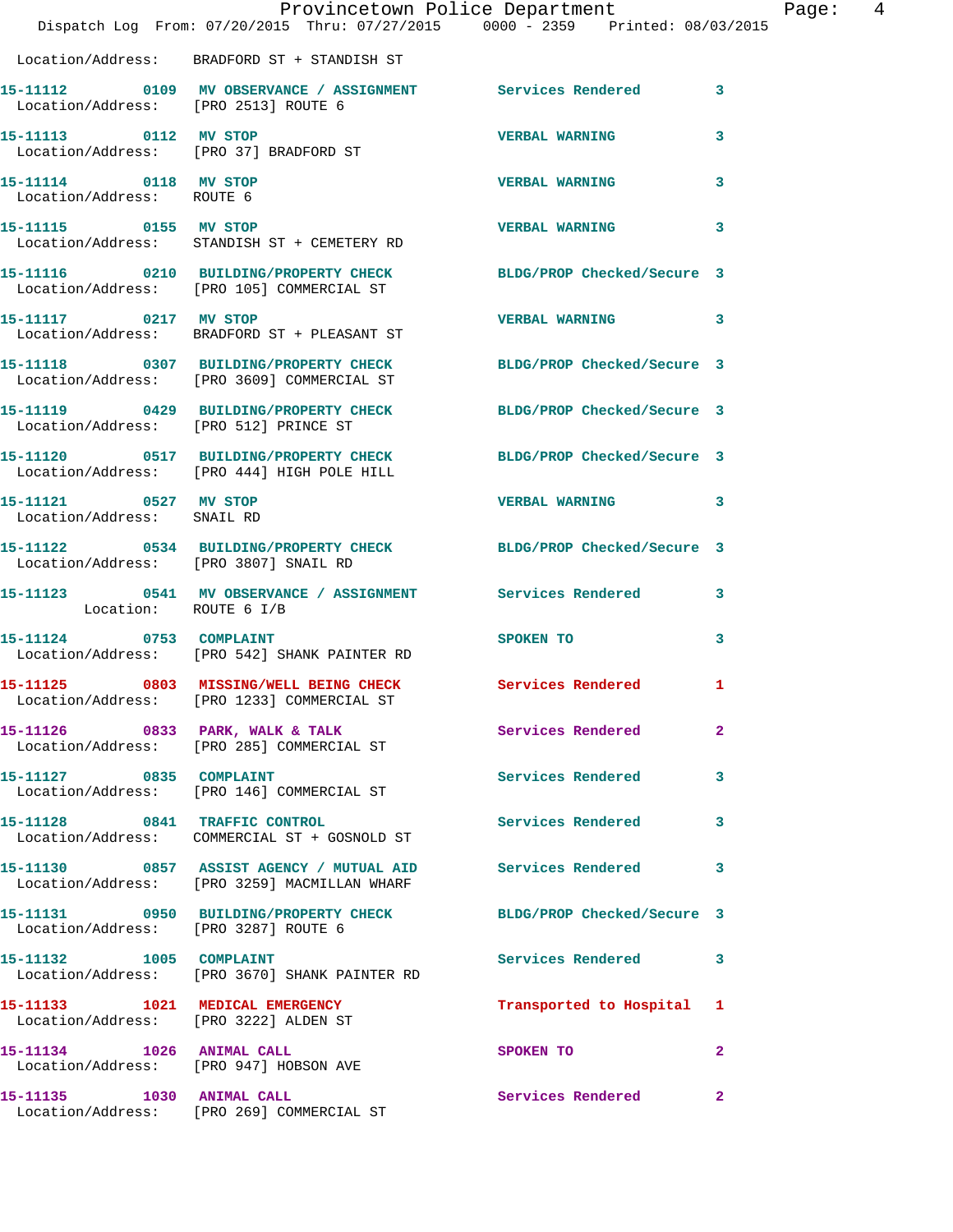|                                      | Provincetown Police Department The Page: 5<br>Dispatch Log From: 07/20/2015 Thru: 07/27/2015 0000 - 2359 Printed: 08/03/2015 |                           |              |
|--------------------------------------|------------------------------------------------------------------------------------------------------------------------------|---------------------------|--------------|
|                                      | 15-11136 1050 INJURED BIRD 15-11136 2<br>Location/Address: [PRO 1189] COMMERCIAL ST                                          |                           |              |
|                                      | 15-11137 1118 COMPLAINT<br>Location/Address: [PRO 525] COMMERCIAL ST                                                         | SPOKEN TO 3               |              |
|                                      | 15-11138 1123 TRAFFIC CONTROL<br>Location/Address: HARRY KEMP WAY + CONWELL ST                                               | Services Rendered         | 3            |
|                                      | 15-11139 1133 FAKE BILL<br>Location/Address: [PRO 43] BRADFORD ST                                                            | Services Rendered         | $\mathbf{2}$ |
| Location/Address: RACE POINT RD      | 15-11140 1137 TRAFFIC CONTROL                                                                                                | Services Rendered 3       |              |
|                                      | 15-11141 1155 COMPLAINT 1155 COMPLAINT<br>Location/Address: [PRO 146] COMMERCIAL ST                                          |                           | 3            |
| Location/Address: RACE POINT RD      | 15-11142 1213 MV OBSERVANCE / ASSIGNMENT Services Rendered 3                                                                 |                           |              |
| 15-11143 1218 SCAM                   | Location/Address: [PRO 1811] COMMERCIAL ST                                                                                   | SPOKEN TO                 | $\mathbf{2}$ |
|                                      | 15-11144 1234 TRAFFIC CONTROL<br>Location/Address: BRADFORD ST + CONWELL ST                                                  | Services Rendered 3       |              |
|                                      | 15-11145 1318 CROWDS/OVERCROWDING Services Rendered<br>Location/Address: COMMERCIAL ST + STANDISH ST                         |                           | $\mathbf{2}$ |
|                                      | 15-11147 1353 LOST C A LICENSE Services Rendered 3<br>Location/Address: [PRO 542] SHANK PAINTER RD                           |                           |              |
|                                      | 15-11148    1354    PET PANTRY<br>Location/Address: [PRO 488] MAYFLOWER ST                                                   | Services Rendered         | $\mathbf{2}$ |
|                                      | 15-11149 1507 PARK, WALK & TALK BLDG/PROP Checked/Secure 2<br>Location/Address: [PRO 105] COMMERCIAL ST                      |                           |              |
|                                      | 15-11150 1619 PARKING COMPLAINT / GENERAL Citation/Warning Issued 3<br>Location/Address: BRADFORD ST + COOK ST               |                           |              |
|                                      | 15-11151 1639 MV COMPLAINT/HIT<br>Location/Address: CENTER ST + COMMERCIAL ST                                                | <b>SPOKEN TO</b>          |              |
| Location/Address: [PRO 2479] ROUTE 6 | 15-11152 1711 911 GENERAL/ERRATIC OP                                                                                         | Taken/Referred to Other 1 |              |
|                                      | 15-11153    1720    911    GENERAL/ABANDONED<br>Location/Address: [PRO 63] BRADFORD ST EXT                                   | SPOKEN TO                 | 1            |
|                                      | 15-11154 1743 MV DISABLED<br>Location/Address: [PRO 2391] BRADFORD ST                                                        | <b>Vehicle Towed</b>      | $\mathbf{2}$ |
|                                      | 15-11156 1817 BUILDING/PROPERTY CHECK BLDG/PROP Checked/Secure 3<br>Location/Address: [PRO 1778] SHANK PAINTER RD            |                           |              |
|                                      | 15-11157 1909 FOUND KEYS RUTH GILBERT TAG Services Rendered<br>Location/Address: [PRO 542] SHANK PAINTER RD                  |                           | 3            |
| Location/Address: [PRO 2479] ROUTE 6 | 15-11158 2014 MV OBSERVANCE / ASSIGNMENT Services Rendered                                                                   |                           | $\mathbf{3}$ |
|                                      | 15-11159 2015 LOST CANON POWER SHOT Services Rendered<br>Location/Address: [PRO 542] SHANK PAINTER RD                        |                           | 3            |
| 15-11160 2046 ASSIST CITIZEN         | Location/Address: [PRO 165] COMMERCIAL ST                                                                                    | <b>Services Rendered</b>  | 3            |
|                                      | 15-11161 2127 DISTURBANCE<br>Location/Address: [PRO 253] COMMERCIAL ST                                                       | Arrest(s) Made            | 1.           |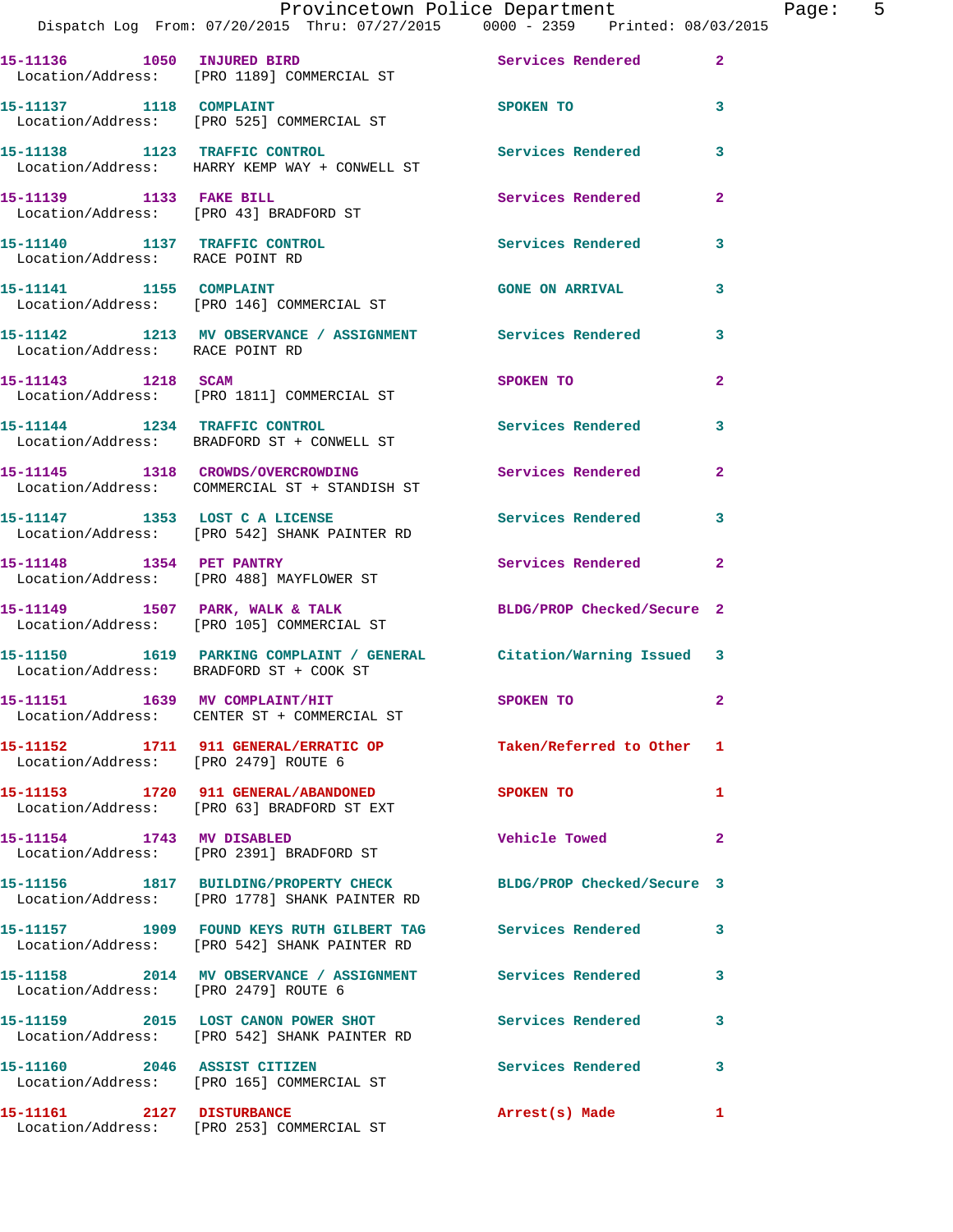|                                        | Refer To $P/C$ : 15-191-AR                                                                                        |                            |                         |
|----------------------------------------|-------------------------------------------------------------------------------------------------------------------|----------------------------|-------------------------|
|                                        | 15-11162 2154 MEDICAL EMERGENCY/WALK IN Taken/Referred to Other 1<br>Location/Address: [PRO 542] SHANK PAINTER RD |                            |                         |
|                                        | 15-11164 2208 BUILDING/PROPERTY CHECK<br>Location/Address: [PRO 182] COMMERCIAL ST                                | BLDG/PROP Checked/Secure 3 |                         |
| Refer To Accident: 15-40-AC            | 15-11166 2326 MV HIT & RUN<br>Location/Address: [PRO 3004] BRADFORD ST                                            | Services Rendered 2        |                         |
|                                        | 15-11167 2341 MEDICAL EMERGENCY<br>Location/Address: [PRO 80] CARVER ST                                           | Transported to Hospital 1  |                         |
|                                        | 15-11168 2343 MV OBSERVANCE / ASSIGNMENT Services Rendered<br>Location/Address: BRADFORD ST + HOWLAND ST          |                            | 3                       |
|                                        | 15-11169 2345 ANIMAL CALL/BARKING Services Rendered 2<br>Location/Address: [PRO 3670] SHANK PAINTER RD            |                            |                         |
|                                        | 15-11171 2348 MV STOP<br>Location/Address: HARRY KEMP WAY + OAK DR                                                | <b>VERBAL WARNING</b>      | 3                       |
| For Date: $07/22/2015$ - Wednesday     |                                                                                                                   |                            |                         |
| 15-11172 0002 MV STOP                  | Location/Address: ROUTE 6 + HOWLAND ST                                                                            | <b>VERBAL WARNING</b>      | 3                       |
| 15-11173 0003 LIFT ASSIST              | Location/Address: [PRO 442] HARRY KEMP WAY                                                                        | <b>Services Rendered</b> 1 |                         |
|                                        | 15-11174 0023 BUILDING/PROPERTY CHECK<br>Location/Address: [PRO 1645] HARRY KEMP WAY                              | BLDG/PROP Checked/Secure 3 |                         |
|                                        | 15-11175 0025 BUILDING/PROPERTY CHECK Services Rendered<br>Location/Address: [PRO 2492] WINSLOW ST                |                            | $\overline{\mathbf{3}}$ |
|                                        | 15-11176 0027 SUSPICIOUS ACTIVITY<br>Location/Address: [PRO 526] RYDER ST EXT                                     | <b>Services Rendered</b>   | $\overline{\mathbf{2}}$ |
| Location/Address: [PRO 94] BRADFORD ST | 15-11177 0031 MV OBSERVANCE / ASSIGNMENT Services Rendered                                                        |                            | $\overline{\mathbf{3}}$ |
| 15-11178 0036 MV STOP                  | Location/Address: [PRO 37] BRADFORD ST                                                                            | <b>VERBAL WARNING</b>      | 3                       |
|                                        | 15-11179 0043 MV OBSERVANCE / ASSIGNMENT Services Rendered 3<br>Location/Address: BRADFORD ST + HOWLAND ST        |                            |                         |
|                                        | 15-11180 0058 BUILDING/PROPERTY CHECK<br>Location/Address: [PRO 569] WINSLOW ST                                   | BLDG/PROP Checked/Secure 3 |                         |
|                                        | 15-11181 0100 MV OBSERVANCE / ASSIGNMENT Services Rendered 3<br>Location/Address: BRADFORD ST + RYDER ST          |                            |                         |
| 15-11182 0107 MV STOP                  | Location/Address: MILLER HILL RD + BRADFORD ST                                                                    | <b>VERBAL WARNING</b>      | 3                       |
|                                        | Location/Address: RYDER ST + BRADFORD ST                                                                          | Services Rendered          | $\mathbf{2}$            |
|                                        | 15-11184 0139 CROWDS/OVERCROWDING                                                                                 | Services Rendered 2        |                         |

 Location/Address: [PRO 2675] COMMERCIAL ST **15-11185 0200 BY-LAW VIOLATION VERBAL WARNING 2**  Location/Address: [PRO 526] RYDER ST EXT

**15-11187 0436 BUILDING/PROPERTY CHECK BLDG/PROP Checked/Secure 3**  Location/Address: [PRO 2898] JEROME SMITH RD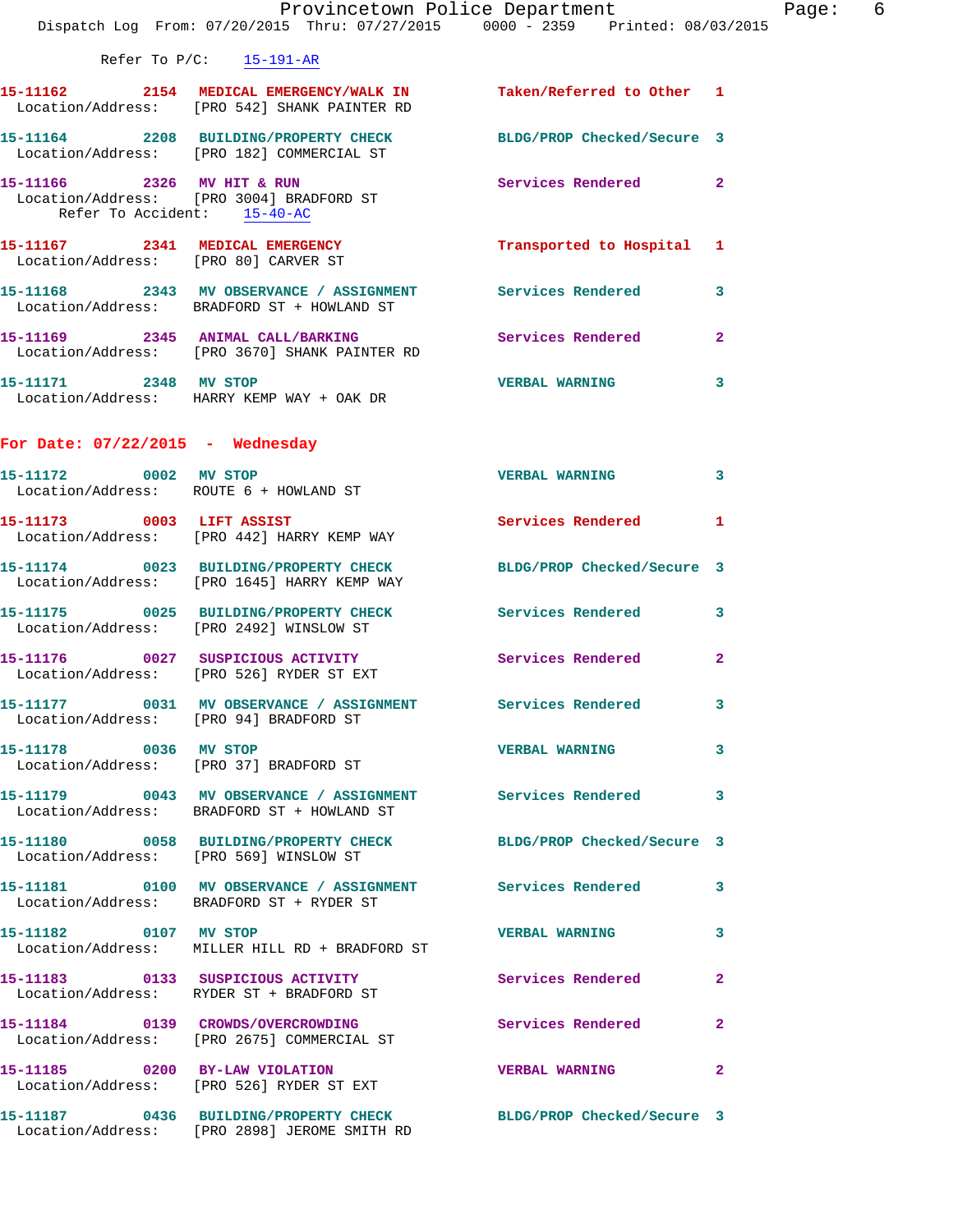Dispatch Log From: 07/20/2015 Thru: 07/27/2015 0000 - 2359 Printed: 08/03/2015

|                                 | 15-11188 0457 ASSIST AGENCY / MUTUAL AID<br>Location/Address: [PRO 2543] MACMILLAN WHARF                         | Services Rendered 3        |                |    |
|---------------------------------|------------------------------------------------------------------------------------------------------------------|----------------------------|----------------|----|
|                                 | 15-11189 0518 BUILDING/PROPERTY CHECK BLDG/PROP Checked/Secure 3<br>Location/Address: [PRO 1638] COMMERCIAL ST   |                            |                |    |
|                                 | 15-11190 0528 BUILDING/PROPERTY CHECK BLDG/PROP Checked/Secure 3<br>Location/Address: [PRO 16] BRADFORD ST       |                            |                |    |
|                                 | 15-11191 0532 TTY TEST CALL<br>Location/Address: [PRO 542] SHANK PAINTER RD                                      | Services Rendered          | $\mathbf{1}$   |    |
|                                 | 15-11192 0550 MV OBSERVANCE / ASSIGNMENT Services Rendered<br>Location/Address: RACE POINT RD + SEASHORE PARK DR |                            | 3              |    |
| 15-11193 0558 MV STOP           | Location/Address: RACE POINT RD                                                                                  | <b>VERBAL WARNING</b>      | 3              |    |
|                                 | 15-11194 0602 LOBBY TRAFFIC<br>Location/Address: [PRO 542] SHANK PAINTER RD                                      | Services Rendered          | $\mathbf{2}$   | 34 |
|                                 | 15-11195 0736 BIKE GENERAL<br>Location/Address: [PRO 2543] MACMILLAN WHARF                                       | No Action Required         | $\mathbf{2}$   |    |
|                                 | 15-11196 0750 ASSIST AGENCY / DPW No Action Required<br>Location/Address: [PRO 526] RYDER ST EXT                 |                            | 3              |    |
|                                 | 15-11197 0802 BY-LAW VIOLATION<br>Location/Address: [PRO 2492] WINSLOW ST                                        | SPOKEN TO                  | $\overline{a}$ |    |
|                                 | 15-11198 0804 MV COMPLAINT<br>Location/Address: [PRO 440] HARRY KEMP WAY                                         | <b>Services Rendered</b>   | $\mathbf{2}$   |    |
|                                 | 15-11199 0810 PARK, WALK & TALK<br>Location/Address: [PRO 488] MAYFLOWER ST                                      | No Action Required         | $\mathbf{2}$   |    |
|                                 | 15-11200 0823 COURT/TRANSPORT<br>Location/Address: [PRO 542] SHANK PAINTER RD<br>Refer To $P/C$ : 15-191-AR      | Taken/Referred to Other 3  |                |    |
|                                 | 15-11202 0834 BIKE GENERAL<br>Location/Address: [PRO 16] BRADFORD ST                                             | Services Rendered          | $\mathbf{2}$   |    |
|                                 | 15-11201 0838 BUILDING/PROPERTY CHECK BLDG/PROP Checked/Secure 3<br>Location/Address: [PRO 2500] COMMERCIAL ST   |                            |                |    |
|                                 | 15-11203 0900 PARK, WALK & TALK<br>Location/Address: [PRO 105] COMMERCIAL ST                                     | No Action Required         | 2              |    |
|                                 | 15-11204 0904 BUILDING/PROPERTY CHECK<br>Location/Address: [PRO 3317] CEMETERY RD                                | BLDG/PROP Checked/Secure 3 |                |    |
|                                 | 15-11205 0904 BUILDING/PROPERTY CHECK<br>Location/Address: [PRO 3318] CEMETERY RD                                | BLDG/PROP Checked/Secure 3 |                |    |
|                                 | 15-11206 0916 BUILDING/PROPERTY CHECK Services Rendered<br>Location/Address: [PRO 3430] COMMERCIAL ST            |                            | 3              |    |
|                                 | 15-11207 0917 PARKING COMPLAINT / GENERAL SPOKEN TO<br>Location/Address: [PRO 1780] JOHNSON ST                   |                            | 3              |    |
|                                 | 15-11208 0931 ALARM - GENERAL<br>Location/Address: [PRO 173] COMMERCIAL ST                                       | False Alarm                | 1              |    |
| Location/Address: RACE POINT RD | 15-11210 0938 MV OBSERVANCE / ASSIGNMENT Citation/Warning Issued                                                 |                            | 3              |    |
| 15-11211 0947 MV STOP           | Location/Address: [PRO 518] RACE POINT RD                                                                        | <b>VERBAL WARNING</b>      | 3              |    |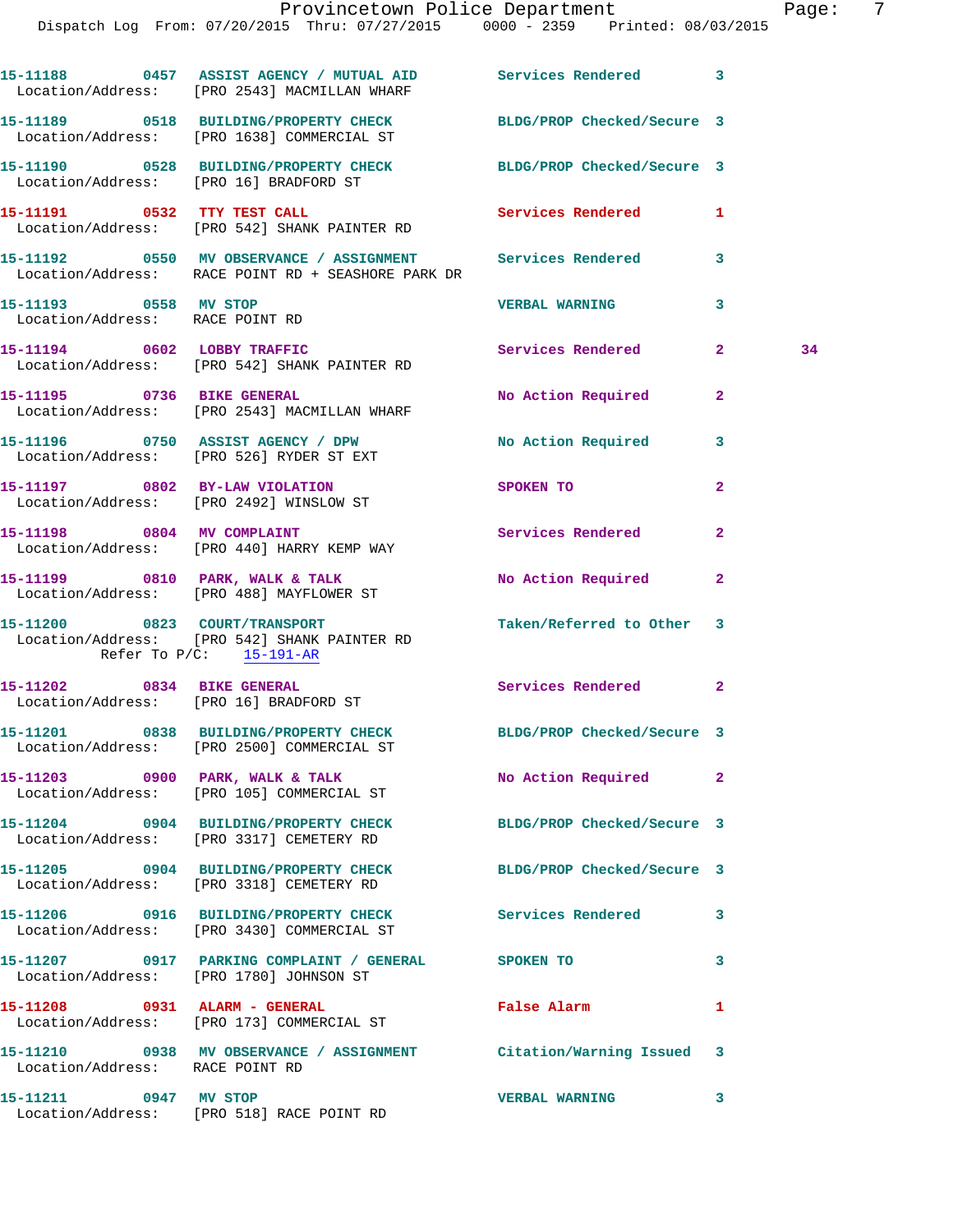|                                        | Provincetown Police Department The Page: 8<br>Dispatch Log From: 07/20/2015 Thru: 07/27/2015 0000 - 2359 Printed: 08/03/2015 |                             |                |  |
|----------------------------------------|------------------------------------------------------------------------------------------------------------------------------|-----------------------------|----------------|--|
|                                        | 15-11212 0948 TRESPASS<br>Location/Address: [PRO 395] COMMERCIAL ST                                                          | SPOKEN TO                   | $\overline{2}$ |  |
|                                        | 15-11213 1021 MV-VIN ASSIST<br>Location/Address: [PRO 542] SHANK PAINTER RD                                                  | Services Rendered           | $\mathbf{2}$   |  |
|                                        | 15-11214   1024   PARKING COMPLAINT / GENERAL   SPOKEN TO<br>Location/Address: [PRO 448] JOHNSON ST                          |                             | 3              |  |
|                                        | 15-11215 1039 PARKING COMPLAINT / GENERAL SPOKEN TO<br>Location/Address: [PRO 3770] COMMERCIAL ST                            |                             | 3              |  |
|                                        | 15-11216 1045 MEDICAL EMERGENCY<br>Location/Address: [PRO 440] HARRY KEMP WAY                                                | Transported to Hospital 1   |                |  |
|                                        | 15-11218 1055 MEDICAL EMERGENCY <b>EXECUTE A PATIENT REFUSAL</b><br>Location/Address: [PRO 1638] COMMERCIAL ST               |                             | 1              |  |
|                                        | 15-11219    1057    FIRE , BRUSH<br>Location/Address: [PRO 2977] COMMERCIAL ST                                               | Extinguished                | 1              |  |
|                                        | 15-11220 1117 PARK, WALK & TALK No Action Required<br>Location/Address: [PRO 526] RYDER ST EXT                               |                             | $\mathbf{2}$   |  |
|                                        | 15-11221 1121 ASSIST CITIZEN<br>Location/Address: [PRO 105] COMMERCIAL ST                                                    | Services Rendered 3         |                |  |
|                                        | 15-11222 1122 MV ACCIDENT<br>Location/Address: [PRO 1507] BRADFORD ST                                                        | <b>Services Rendered</b>    | 1              |  |
|                                        | 15-11223 1124 MV ACCIDENT<br>Location/Address: [PRO 1953] COMMERCIAL ST                                                      | SPOKEN TO AND THE SPOKEN TO | $\mathbf{1}$   |  |
|                                        | 15-11225 1127 MV COMPLAINT<br>Location/Address: STANDISH ST + COMMERCIAL ST                                                  | Services Rendered           | $\mathbf{2}$   |  |
|                                        | 15-11224 1129 LOST/FOUND PROPERTY Services Rendered<br>Location/Address: [PRO 2996] COMMERCIAL ST                            |                             | $\mathbf{3}$   |  |
|                                        |                                                                                                                              | Services Rendered 3         |                |  |
|                                        | 15-11226 1208 ANIMAL CALL<br>Location/Address: [PRO 821] COMMERCIAL ST                                                       | <b>Services Rendered</b>    |                |  |
| Location/Address: [PRO 554] TREMONT ST | 15-11228 1318 LARCENY / FORGERY / FRAUD No Action Required                                                                   |                             | $\mathbf{2}$   |  |
| Location: CENTER ROAM                  | 15-11229 1346 PARK, WALK & TALK                                                                                              | No Action Required          | $\mathbf{2}$   |  |
|                                        | 15-11230 1400 PARK, WALK & TALK<br>Location/Address: [PRO 488] MAYFLOWER ST                                                  | No Action Required          | $\mathbf{2}$   |  |
|                                        | 15-11231 1401 BIKE GENERAL<br>Location/Address: [PRO 542] SHANK PAINTER RD                                                   | Services Rendered           | $\overline{2}$ |  |
|                                        | 15-11232 1407 COMPLAINT<br>Location/Address: [PRO 2704] COMMERCIAL ST                                                        | Could Not Locate            | 3              |  |
| Location/Address: [PRO 571] ALDEN ST   | 15-11233 1415 BUILDING/PROPERTY CHECK BLDG/PROP Checked/Secure 3                                                             |                             |                |  |
| Location/Address: [PRO 3287] ROUTE 6   | 15-11234 1437 BUILDING/PROPERTY CHECK BLDG/PROP Checked/Secure 3                                                             |                             |                |  |
| 15-11235 1502 DOG BITE                 | Location/Address: [PRO 106] COMMERCIAL ST                                                                                    | Services Rendered           | $\mathbf{2}$   |  |
| 15-11236    1539    STEALING           |                                                                                                                              | Services Rendered           | $\mathbf{2}$   |  |

Location/Address: [PRO 230] COMMERCIAL ST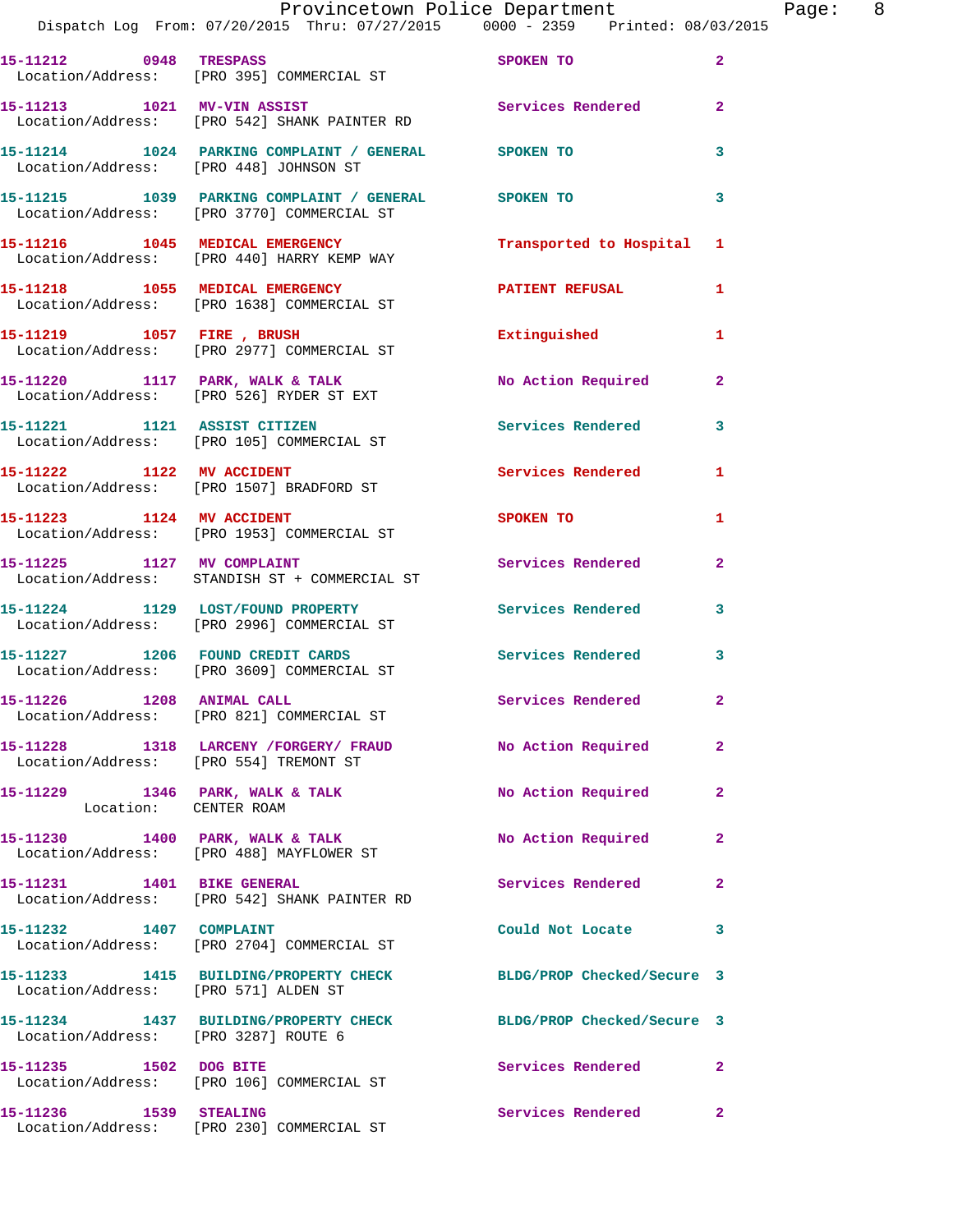|                                                                   | 15-11237 1550 ASSIST CITIZEN<br>Location/Address: [PRO 542] SHANK PAINTER RD                            | Services Rendered 3        |                         |
|-------------------------------------------------------------------|---------------------------------------------------------------------------------------------------------|----------------------------|-------------------------|
|                                                                   | 15-11238 1551 PARK, WALK & TALK<br>Location/Address: [PRO 105] COMMERCIAL ST                            | Services Rendered          | $\mathbf{2}$            |
| Location/Address: [PRO 779] BROWNE ST                             |                                                                                                         | Services Rendered          | 1                       |
| 15-11240 1722 MV COMPLAINT                                        | Location/Address: [PRO 2521] ROUTE 6                                                                    | Taken/Referred to Other 2  |                         |
| Location/Address: [PRO 2481] TREMONT ST                           | 15-11241 1725 BUILDING/PROPERTY CHECK                                                                   | BLDG/PROP Checked/Secure 3 |                         |
| 15-11242 1727 ANIMAL CALL                                         | Location/Address: [PRO 524] COMMERCIAL ST                                                               | FOLLOW UP                  | $\overline{2}$          |
|                                                                   | 15-11243 1730 MV OBSERVANCE / ASSIGNMENT Services Rendered<br>Location/Address: [PRO 106] COMMERCIAL ST |                            | $\overline{\mathbf{3}}$ |
| 15-11244 1812 ASSIST CITIZEN                                      | Location/Address: BRADFORD ST + MONTELLO ST                                                             | <b>Services Rendered</b>   | 3                       |
|                                                                   | 15-11245 1928 MEDICAL EMERGENCY<br>Location/Address: [PRO 3259] MACMILLAN WHARF                         | <b>PATIENT REFUSAL</b>     | $\mathbf{1}$            |
|                                                                   | 15-11246 1940 MEDICAL EMERGENCY<br>Location/Address: [PRO 356] COMMERCIAL ST                            | Transported to Hospital 1  |                         |
|                                                                   | 15-11247 1959 SMELL OF BURNING RUBBER<br>Location/Address: [PRO 3504] COMMERCIAL ST                     | Services Rendered          | 3                       |
|                                                                   | 15-11248 2015 BUILDING/PROPERTY CHECK<br>Location/Address: [PRO 2483] COMMERCIAL ST                     | <b>Services Rendered</b>   | 3                       |
|                                                                   | 15-11249 2025 FOUND SANTANDER BANK CARD<br>Location/Address: [PRO 542] SHANK PAINTER RD                 | Services Rendered          | 3                       |
| $15 - 11252$ 2123 D.O.T.<br>Location/Address: [PRO 3222] ALDEN ST |                                                                                                         | Transported to Hospital 1  |                         |
| 15-11253 2206 ASSIST CITIZEN                                      | Location/Address: [PRO 2489] BRADFORD ST                                                                | No Action Required 3       |                         |
| 15-11254 2224 COMPLAINT<br>Location/Address: COMMERCIAL ST        |                                                                                                         | Could Not Locate           | 3                       |
| 15-11255 2234 HARASSMENT                                          | Location/Address: [PRO 395] COMMERCIAL ST<br>Refer To Arrest: 15-192-AR                                 | Arrest(s) Made             | $\mathbf{2}$            |
| 15-11256 2253 ANIMAL CALL<br>Location/Address: ROUTE 6            |                                                                                                         | Services Rendered          | $\mathbf{2}$            |
| For Date: $07/23/2015$ - Thursday                                 |                                                                                                         |                            |                         |
| 15-11259 0010 LOBBY TRAFFIC                                       |                                                                                                         | Services Rendered 2        |                         |

| 15-11259 | 0010 | LOBBY TRAFFIC<br>Location/Address: [PRO 542] SHANK PAINTER RD          | Services Rendered | 2 | 32 <sub>1</sub> |
|----------|------|------------------------------------------------------------------------|-------------------|---|-----------------|
| 15–11260 | 0051 | <b>FOLLOW UP</b><br>Location/Address: [PRO 770] BREWSTER ST            | SPOKEN TO         |   |                 |
| 15–11261 | 0109 | MV OBSERVANCE / ASSIGNMENT<br>Location/Address: RYDER ST + BRADFORD ST | Services Rendered |   |                 |
| 15-11262 | 0119 | <b>BY-LAW VIOLATION</b><br>Location/Address: BRADFORD ST + COURT ST    | <b>SPOKEN TO</b>  | 2 |                 |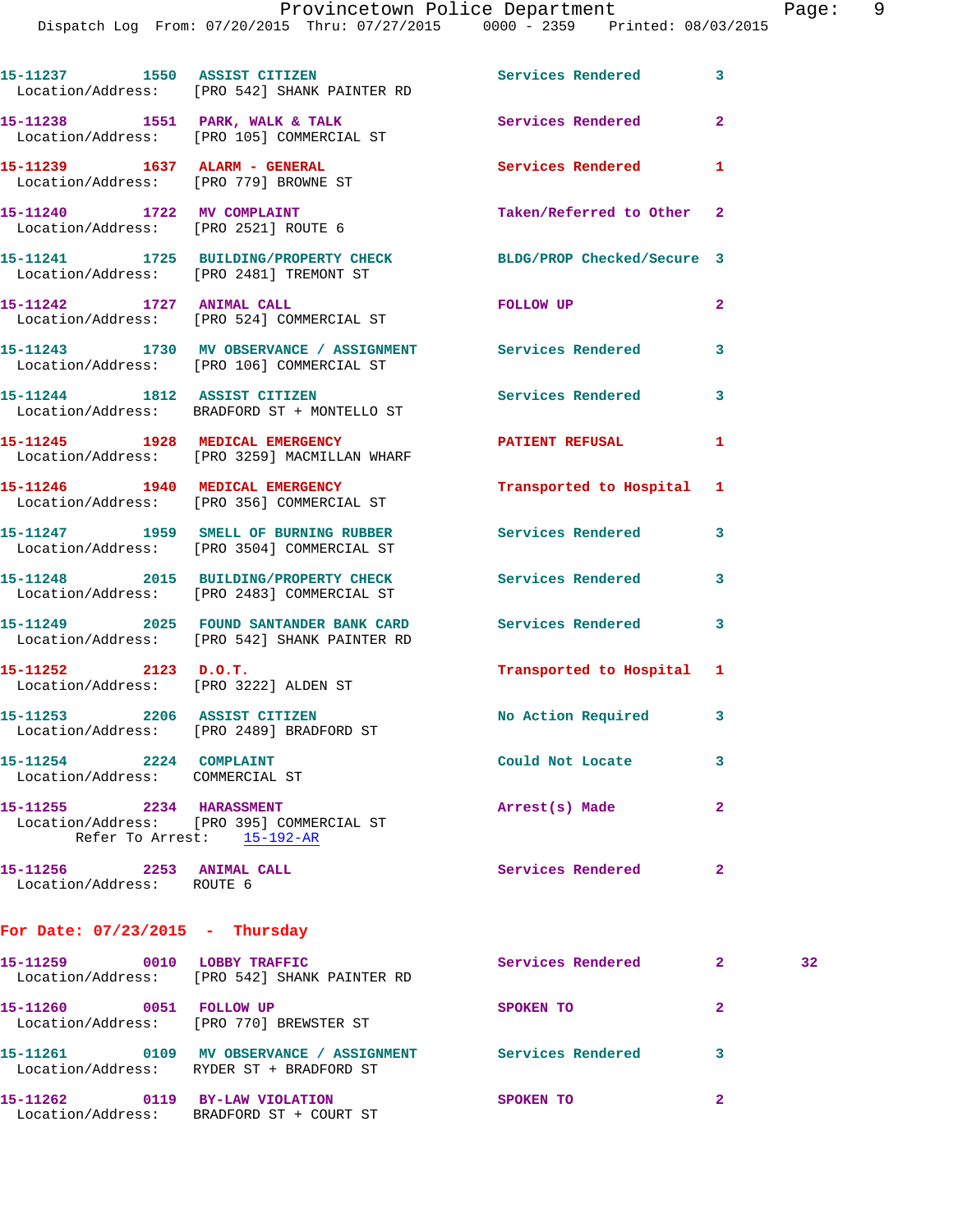|                                                               | Provincetown Police Department<br>Dispatch Log From: 07/20/2015 Thru: 07/27/2015 0000 - 2359 Printed: 08/03/2015  |                       |                         | Page: 10 |  |
|---------------------------------------------------------------|-------------------------------------------------------------------------------------------------------------------|-----------------------|-------------------------|----------|--|
|                                                               |                                                                                                                   |                       |                         |          |  |
|                                                               | 15-11263 0142 BUILDING/PROPERTY CHECK BLDG/PROP Checked/Secure 3<br>Location/Address: [PRO 433] RYDER ST EXT      |                       |                         |          |  |
|                                                               | 15-11264 0144 NOISE COMPLAINT<br>Location/Address: [PRO 1290] BRADFORD ST                                         | SPOKEN TO             | $\mathbf{3}$            |          |  |
| 15-11265 0208 MV STOP<br>Location/Address: ATLANTIC AVE       |                                                                                                                   | VERBAL WARNING 3      |                         |          |  |
|                                                               | 15-11266 0236 BUILDING/PROPERTY CHECK BLDG/PROP Checked/Secure 3<br>Location/Address: [PRO 105] COMMERCIAL ST     |                       |                         |          |  |
|                                                               | 15-11267 0409 ASSIST AGENCY / MUTUAL AID Services Rendered 3<br>Location/Address: [PRO 526] RYDER ST EXT          |                       |                         |          |  |
|                                                               | 15-11268 0455 BUILDING/PROPERTY CHECK BLDG/PROP Checked/Secure 3<br>Location/Address: [PRO 2898] JEROME SMITH RD  |                       |                         |          |  |
|                                                               | 15-11269 0510 ASSIST CITIZEN<br>Location/Address: [PRO 542] SHANK PAINTER RD                                      | Services Rendered 3   |                         |          |  |
|                                                               | 15-11270 0546 BUILDING/PROPERTY CHECK BLDG/PROP Checked/Secure 3<br>Location/Address: [PRO 444] HIGH POLE HILL    |                       |                         |          |  |
|                                                               | 15-11271 0656 MEDICAL EMERGENCY/BREATHING Transported to Hospital 1<br>Location/Address: [PRO 1837] COMMERCIAL ST |                       |                         |          |  |
|                                                               | 15-11272 0743 ANIMAL CALL/FEEDING WILDLIFE Services Rendered<br>Location/Address: [PRO 2492] WINSLOW ST           |                       | $\mathbf{2}$            |          |  |
| Refer To Arrest: 15-192-AR                                    | 15-11273 0746 SERVICE CALL/COURT Services Rendered 3<br>Location/Address: [PRO 542] SHANK PAINTER RD              |                       |                         |          |  |
|                                                               | 15-11274 0747 BY-LAW VIOLATION/SLEEPING Services Rendered<br>Location/Address: [PRO 2492] WINSLOW ST              |                       | $\overline{2}$          |          |  |
|                                                               | 15-11275 0755 ANIMAL CALL/FOX<br>Location/Address: [PRO 3222] ALDEN ST                                            | Services Rendered     | $\overline{2}$          |          |  |
|                                                               | 15-11276 0759 BUILDING/PROPERTY CHECK BLDG/PROP Checked/Secure 3<br>Location/Address: [PRO 2206] COMMERCIAL ST    |                       |                         |          |  |
|                                                               | 15-11277 0830 BUILDING/PROPERTY CHECK Services Rendered 3<br>Location/Address: [PRO 3430] COMMERCIAL ST           |                       |                         |          |  |
|                                                               | 15-11283 0901 FOLLOW UP-INVESTIGATION FOLLOW UP<br>Location/Address: [PRO 106] COMMERCIAL ST                      |                       | $\overline{\mathbf{2}}$ |          |  |
|                                                               | 15-11278 0908 PARKING COMPLAINT / GENERAL Taken/Referred to Other 3<br>Location/Address: [PRO 2931] COMMERCIAL ST |                       |                         |          |  |
|                                                               | 15-11279 0911 FOLLOW UP<br>Location/Address: [PRO 106] COMMERCIAL ST                                              | Services Rendered     | $\mathbf{2}$            |          |  |
| Location/Address: [PRO 2521] ROUTE 6                          | 15-11280 0911 MV OBSERVANCE / ASSIGNMENT Services Rendered 3                                                      |                       |                         |          |  |
| 15-11281 0927 MV STOP<br>Location/Address: [PRO 2513] ROUTE 6 |                                                                                                                   | <b>VERBAL WARNING</b> | 3                       |          |  |
|                                                               | 15-11282 0936 MV OBSERVANCE / ASSIGNMENT Citation/Warning Issued 3<br>Location/Address: [PRO 2206] COMMERCIAL ST  |                       |                         |          |  |
| 15-11284 0942 MV STOP                                         | Location/Address: BRADFORD ST EXT + PROVINCELANDS RD                                                              | <b>VERBAL WARNING</b> | 3                       |          |  |
|                                                               | 15-11285 0955 ANIMAL CALL/FOX AT MONUMENT Services Rendered<br>Location/Address: [PRO 444] HIGH POLE HILL         |                       | $\mathbf{2}$            |          |  |
|                                                               | 15-11286           0958 ANIMAL CALL/FOX IN PARKING LOT Services Rendered           2                              |                       |                         |          |  |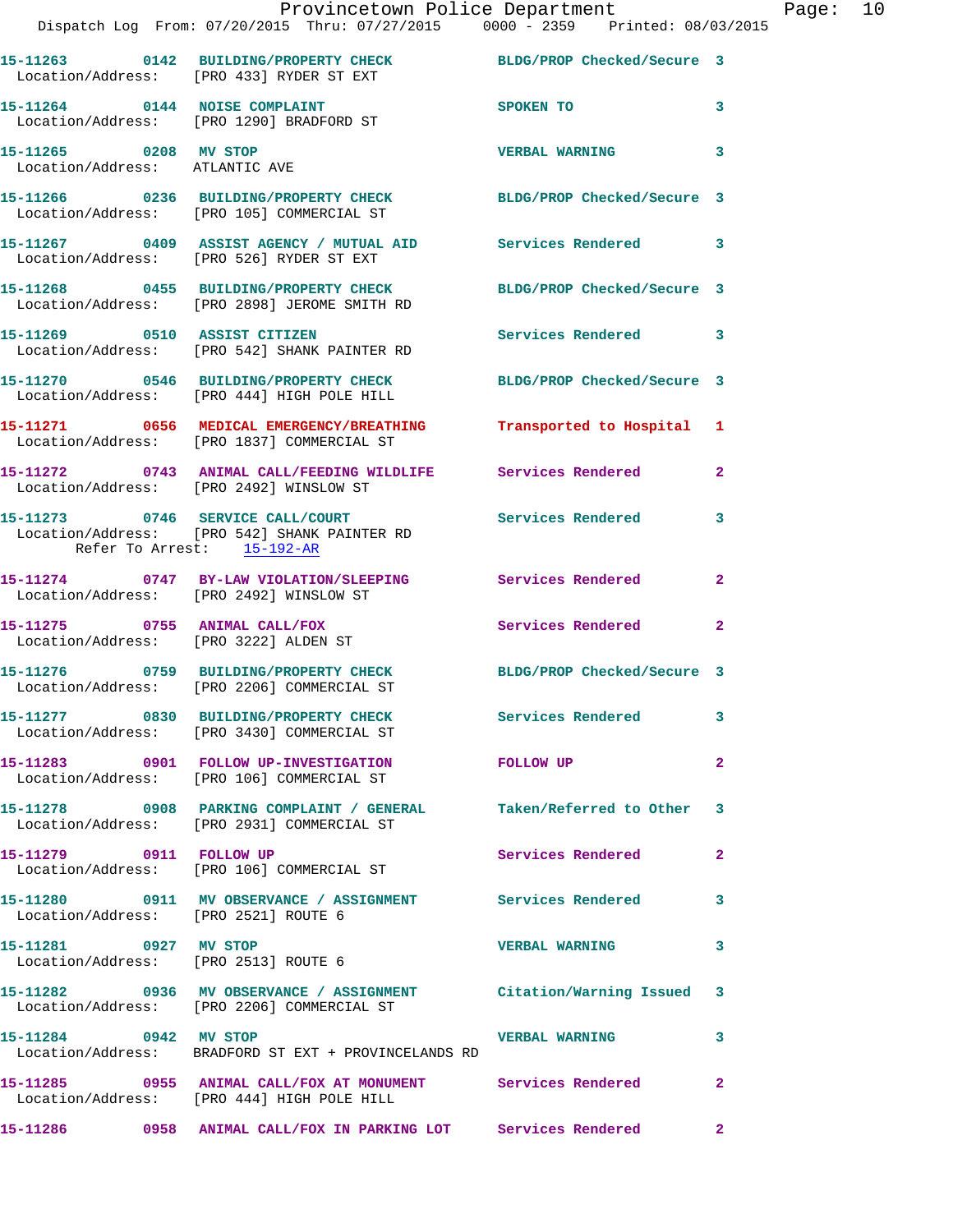|                                                                      | Provincetown Police Department<br>Dispatch Log From: 07/20/2015 Thru: 07/27/2015 0000 - 2359 Printed: 08/03/2015  |                            |                         |
|----------------------------------------------------------------------|-------------------------------------------------------------------------------------------------------------------|----------------------------|-------------------------|
| Location/Address: [PRO 676] ALDEN ST                                 |                                                                                                                   |                            |                         |
|                                                                      |                                                                                                                   |                            |                         |
|                                                                      | 15-11289 1027 PARKING COMPLAINT / GENERAL Services Rendered<br>Location/Address: [PRO 75] CAPTAIN BERTIES WAY     |                            | $\overline{\mathbf{3}}$ |
|                                                                      | 15-11290 1038 ANIMAL CALL<br>Location/Address: [PRO 519] RACE POINT RD                                            | Taken/Referred to Other    | $\mathbf{2}$            |
| Refer To Accident: 15-41-AC                                          | 15-11291 1136 MV ACCIDENT, MINOR<br>Location/Address: ALLERTON ST + COMMERCIAL ST                                 | Services Rendered          | 1                       |
|                                                                      | 15-11292 1225 MV COMPLAINT/ERRATIC OP SPOKEN TO<br>Location/Address: SNAIL RD + ROUTE 6                           |                            | $\mathbf{2}$            |
|                                                                      | 15-11293 1321 FOUND LG PHONE<br>Location/Address: [PRO 399] COMMERCIAL ST                                         | Services Rendered          | 3                       |
|                                                                      | 15-11294 1325 FOLLOW UP/DOG BITE<br>Location/Address: [PRO 542] SHANK PAINTER RD                                  | <b>SPOKEN TO</b>           | $\overline{a}$          |
| 15-11295 1334 MV HIT & RUN<br>Location/Address: COMMERCIAL ST        |                                                                                                                   | Could Not Locate           | $\mathbf{2}$            |
| Location/Address: [PRO 3287] ROUTE 6                                 | 15-11296 1417 BUILDING/PROPERTY CHECK BLDG/PROP Checked/Secure 3                                                  |                            |                         |
| 15-11297 1417 FOLLOW UP                                              | Location/Address: [PRO 3222] ALDEN ST                                                                             | Services Rendered          | $\mathbf{2}$            |
|                                                                      | 15-11298 1431 MEDICAL EMERGENCY/PASSED OUT Transported to Hospital 1<br>Location/Address: [PRO 105] COMMERCIAL ST |                            |                         |
|                                                                      | 15-11299 1511 ANIMAL CALL/DOG IN CAR Could Not Locate<br>Location/Address: [PRO 3296] SHANK PAINTER RD            |                            | 2                       |
| 15-11300 1518 COMPLAINT                                              | Location/Address: [PRO 542] SHANK PAINTER RD                                                                      | SPOKEN TO                  | 3                       |
|                                                                      | 15-11301 1521 PARKING COMPLAINT / GENERAL Services Rendered<br>Location/Address: COMMERCIAL ST + YOUNGS CT        |                            | 3                       |
|                                                                      | 15-11302 1530 PARK, WALK & TALK<br>Location/Address: [PRO 105] COMMERCIAL ST                                      | Services Rendered          |                         |
|                                                                      | 15-11303 1552 WELL BEING<br>Location/Address: [PRO 542] SHANK PAINTER RD                                          | Taken/Referred to Other    | 3                       |
| 15-11304 1604 SCAM                                                   | Location/Address: [PRO 2728] COMMERCIAL ST                                                                        | <b>FOLLOW UP</b>           | 2                       |
| 15-11305 1622 D.O.T. OUCH                                            | Location/Address: [PRO 440] HARRY KEMP WAY                                                                        | Transported to Hospital    | 1                       |
| 15-11307 1641 ASSIST CITIZEN                                         | Location/Address: [PRO 3258] BRADFORD ST                                                                          | No Action Required         | 3                       |
|                                                                      | 15-11308 1703 FOUND BAG/RETURNED<br>Location/Address: [PRO 105] COMMERCIAL ST                                     | Services Rendered          | 3                       |
| 15-11309 1714 MV DISABLED<br>Location/Address: [PRO 1665] CONWELL ST |                                                                                                                   | Services Rendered          | $\mathbf{2}$            |
| 15-11310 1729 MV STOP                                                | Location/Address: [PRO 105] COMMERCIAL ST                                                                         | <b>VERBAL WARNING</b>      | 3                       |
|                                                                      | 15-11311 1731 SUSPICIOUS ACTIVITY<br>Location/Address: [PRO 539] SHANK PAINTER RD                                 | Services Rendered          | $\mathbf{2}$            |
|                                                                      | 15-11312 1918 BUILDING/PROPERTY CHECK<br>Location/Address: [PRO 519] RACE POINT RD                                | BLDG/PROP Checked/Secure 3 |                         |

Page: 11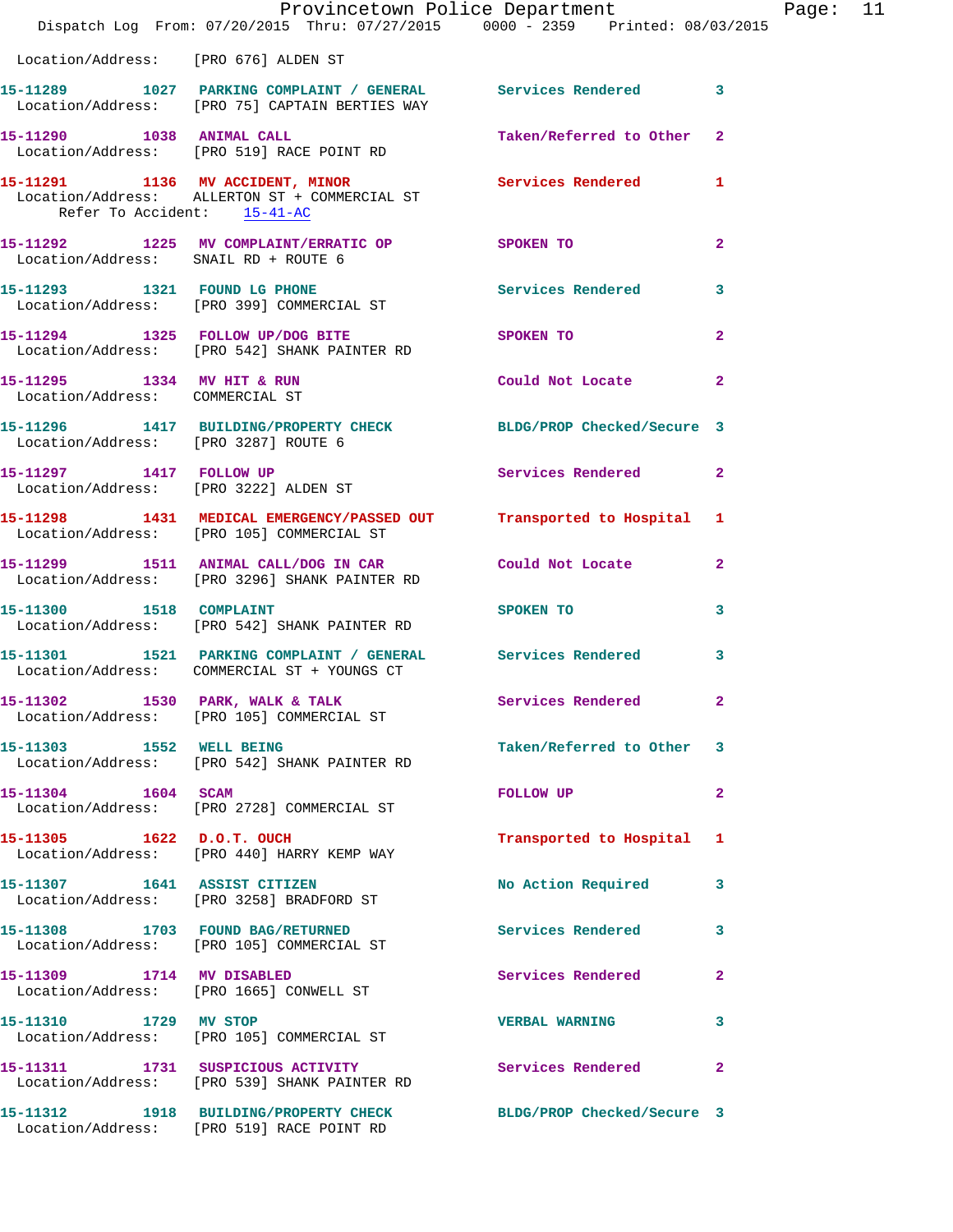|                                                                 | 15-11313 1928 ALARM - FIRE<br>Location/Address: [PRO 249] COMMERCIAL ST                                         | False Alarm 1              |              |    |
|-----------------------------------------------------------------|-----------------------------------------------------------------------------------------------------------------|----------------------------|--------------|----|
|                                                                 | 15-11314 1943 BUILDING/PROPERTY CHECK BLDG/PROP Checked/Secure 3<br>Location/Address: [PRO 1646] WINSLOW ST     |                            |              |    |
| 15-11315 2012 MV STOP<br>Location/Address: SNAIL RD             |                                                                                                                 | <b>VERBAL WARNING</b>      | 3            |    |
|                                                                 | 15-11316 2029 LOST RED GALAXY PHONE Services Rendered<br>Location/Address: [PRO 3276] COMMERCIAL ST             |                            | 3            |    |
|                                                                 | 15-11317 2106 SERVE SUMMONS<br>Location/Address: [PRO 542] SHANK PAINTER RD                                     | SPOKEN TO                  | 3            |    |
|                                                                 | 15-11318 2122 COMPLAINT - STREET PERFORMERS SPOKEN TO<br>Location/Address: [PRO 3207] COMMERCIAL ST             |                            | 3            |    |
|                                                                 | 15-11320 2149 SUSPICIOUS ACTIVITY Services Rendered<br>Location/Address: [PRO 995] MILLER HILL RD               |                            | $\mathbf{2}$ |    |
|                                                                 | 15-11321 2156 COMPLAINT<br>Location/Address: [PRO 3443] COMMERCIAL ST                                           | <b>GONE ON ARRIVAL</b>     | 3            |    |
|                                                                 | 15-11322 2233 LOBBY TRAFFIC<br>Location/Address: [PRO 542] SHANK PAINTER RD                                     | Services Rendered 3        |              | 23 |
|                                                                 | 15-11323  2312  COMPLAINT - STREET PERFORMERS  SPOKEN TO<br>Location/Address: [PRO 185]  COMMERCIAL ST          |                            | 3            |    |
|                                                                 | 15-11324 2327 FOUND PURSE/RETURNED<br>Location/Address: [PRO 526] RYDER ST EXT                                  | Services Rendered 3        |              |    |
|                                                                 | 15-11325 2327 BUILDING/PROPERTY CHECK BLDG/PROP Checked/Secure 3<br>Location/Address: [PRO 447] JEROME SMITH RD |                            |              |    |
|                                                                 | 15-11326 2332 MV OBSERVANCE / ASSIGNMENT No Action Required 3<br>Location/Address: BRADFORD ST + HOWLAND ST     |                            |              |    |
|                                                                 | 15-11328 2335 BUILDING/PROPERTY CHECK BLDG/PROP Checked/Secure 3<br>Location/Address: [PRO 1638] COMMERCIAL ST  |                            |              |    |
| 15-11329 2344 MV STOP                                           | Location/Address: [PRO 57] BRADFORD ST                                                                          | <b>VERBAL WARNING</b>      | 3            |    |
| For Date: 07/24/2015 - Friday                                   |                                                                                                                 |                            |              |    |
| 15-11330 0004 MV STOP<br>Location/Address: [PRO 37] BRADFORD ST |                                                                                                                 | <b>VERBAL WARNING</b>      | 3            |    |
|                                                                 | 15-11331 0014 BUILDING/PROPERTY CHECK<br>Location/Address: [PRO 182] COMMERCIAL ST                              | BLDG/PROP Checked/Secure 3 |              |    |
|                                                                 |                                                                                                                 | <b>VERBAL WARNING</b>      | 3            |    |

 Location/Address: CARVER ST + BRADFORD ST **15-11333 0036 BUILDING/PROPERTY CHECK BLDG/PROP Checked/Secure 3**  Location/Address: [PRO 1646] WINSLOW ST **15-11334 0037 MV OBSERVANCE / ASSIGNMENT No Action Required 3**  Location/Address: BRADFORD ST + HOWLAND ST **15-11335 0040 MV OBSERVANCE / ASSIGNMENT Services Rendered 3**  Location/Address: BRADFORD ST + HOWLAND ST **15-11337 0101 MEDICAL EMERGENCY Services Rendered 1**  Location/Address: [PRO 1308] CARVER ST **15-11338 0108 BUILDING/PROPERTY CHECK BLDG/PROP Checked/Secure 3**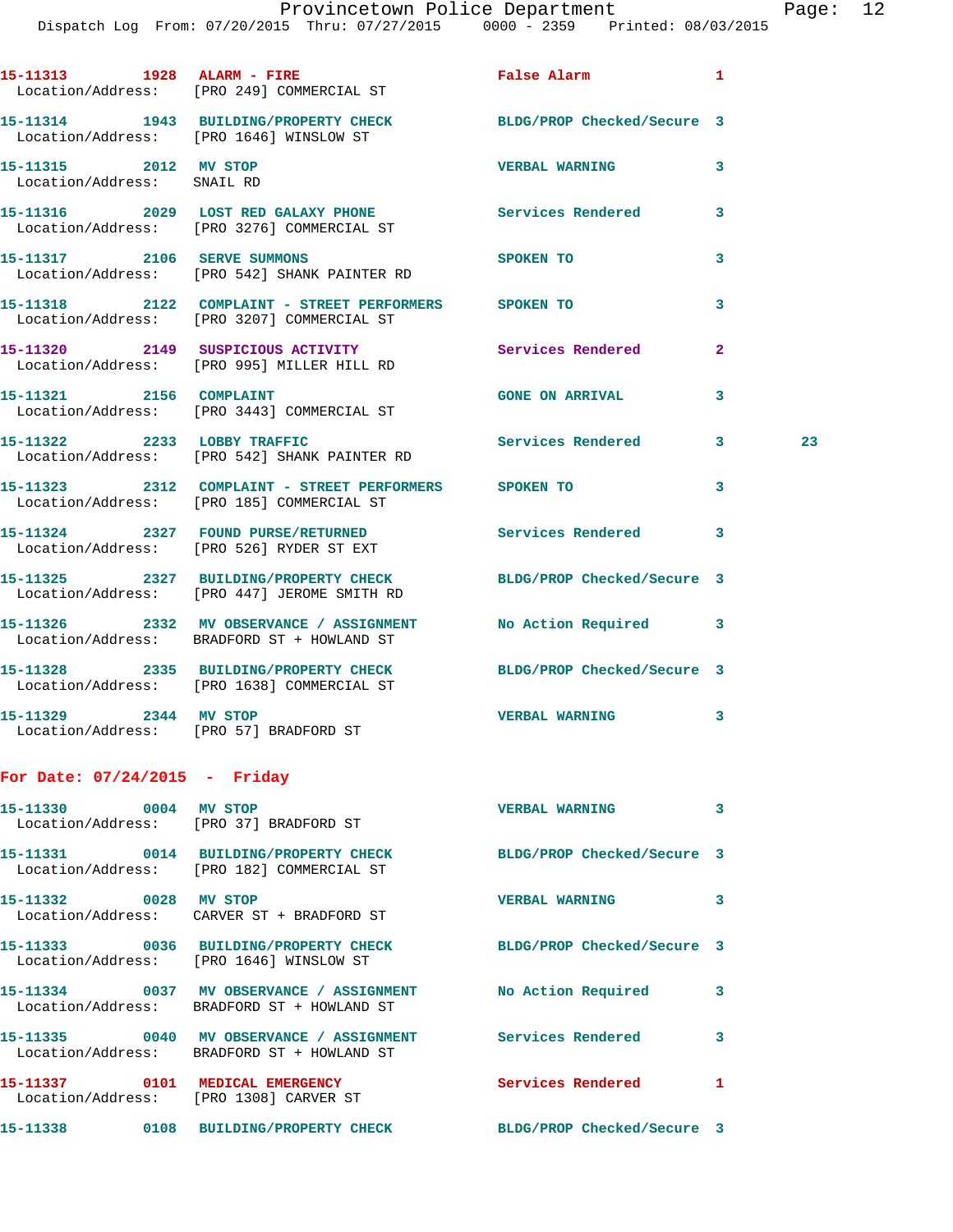|                                      | Provincetown Police Department The Rage: 13<br>Dispatch Log From: 07/20/2015 Thru: 07/27/2015 0000 - 2359 Printed: 08/03/2015 |                           |                |  |
|--------------------------------------|-------------------------------------------------------------------------------------------------------------------------------|---------------------------|----------------|--|
|                                      | Location/Address: [PRO 2539] RYDER ST                                                                                         |                           |                |  |
|                                      | 15-11339 0127 MV OBSERVANCE / ASSIGNMENT Services Rendered 3<br>Location/Address: BRADFORD ST + RYDER ST                      |                           |                |  |
| 15-11340 0136 MV STOP                | Location/Address: [PRO 1953] COMMERCIAL ST                                                                                    | VERBAL WARNING            | 3              |  |
| Refer To Arrest: 15-194-AR           | 15-11341 0150 MV STOP/OUI ARREST Arrest(s) Made<br>Location/Address: BRADFORD ST + CONWELL ST                                 |                           | 3              |  |
|                                      | 15-11342 0159 BAR CHECK<br>Location/Address: [PRO 3236] COMMERCIAL ST                                                         | <b>Services Rendered</b>  | $\mathbf{2}$   |  |
|                                      | 15-11343 0343 BUILDING/PROPERTY CHECK BLDG/PROP Checked/Secure 3<br>Location/Address: [PRO 530] SHANK PAINTER RD              |                           |                |  |
|                                      | 15-11344 0544 BUILDING/PROPERTY CHECK BY LAW VIOLATION<br>Location/Address: [PRO 2492] WINSLOW ST                             |                           | $\mathbf{3}$   |  |
| Location/Address: BROWNE ST          | 15-11345 0637 ANIMAL CALL                                                                                                     | No Action Required 2      |                |  |
|                                      | 15-11346 0715 MV COMPLAINT<br>Location/Address: [PRO 526] RYDER ST EXT                                                        | SPOKEN TO                 | $\mathbf{2}$   |  |
|                                      | 15-11347 0748 LANDLORD/TENANT Services Rendered<br>Location/Address: [PRO 1182] COMMERCIAL ST                                 |                           | $\mathbf{2}$   |  |
|                                      | 15-11348 0810 LOST WALLET<br>Location/Address: [PRO 2483] COMMERCIAL ST                                                       | No Action Required 3      |                |  |
|                                      | 15-11349 0834 ORLEANS COURT<br>Location/Address: [PRO 542] SHANK PAINTER RD                                                   | Services Rendered         | 3              |  |
|                                      | 15-11350 0838 BUILDING/PROPERTY CHECK Services Rendered 3<br>Location/Address: [PRO 3430] COMMERCIAL ST                       |                           |                |  |
| Location/Address: [PRO 2754] ROUTE 6 | 15-11351 0859 MUTUAL AID/MONTANOS ARGUEMENT Investigated<br>Refer To Summons: 15-195-AR                                       |                           | 3              |  |
|                                      | 15-11352 1018 BUILDING/PROPERTY CHECK BLDG/PROP Checked/Secure 3<br>Location/Address: [PRO 105] COMMERCIAL ST                 |                           |                |  |
|                                      | 15-11353 1033 LANDLORD/WORKER<br>Location/Address: [PRO 3671] COMMERCIAL ST                                                   | No Action Required 2      |                |  |
|                                      | 15-11354 1040 MEDICAL EMERGENCY<br>Location/Address: [PRO 440] HARRY KEMP WAY                                                 | Transported to Hospital 1 |                |  |
|                                      | 15-11355 1047 RECORDING SYSTEM TEST                                                                                           | <b>Services Rendered</b>  | 3              |  |
|                                      | 15-11356 1054 LANDLORD/TENANT<br>Location/Address: [PRO 1916] COURT ST                                                        | SPOKEN TO                 | $\overline{a}$ |  |
|                                      | 15-11358 1108 SUSPICIOUS ACTIVITY<br>Location/Address: [PRO 395] COMMERCIAL ST                                                | SPOKEN TO                 | $\mathbf{2}$   |  |
|                                      | 15-11359 1113 SUSPICIOUS BACKPACK<br>Location/Address: [PRO 3191] COMMERCIAL ST                                               | <b>GONE ON ARRIVAL</b>    | 2              |  |
|                                      | 15-11360 1117 TROUBLESOME ANIMAL DECEASED SPOKEN TO<br>Location/Address: [PRO 1705] COMMERCIAL ST                             |                           | $\mathbf{2}$   |  |
|                                      | 15-11361 1148 FOUND WALLET<br>Location/Address: [PRO 99] COMMERCIAL ST                                                        | No Action Required        | 3              |  |
|                                      | 15-11362 1338 MV OBSERVANCE / ASSIGNMENT Services Rendered<br>Location/Address: [PRO 2380] CREEK HILL RD                      |                           | 3              |  |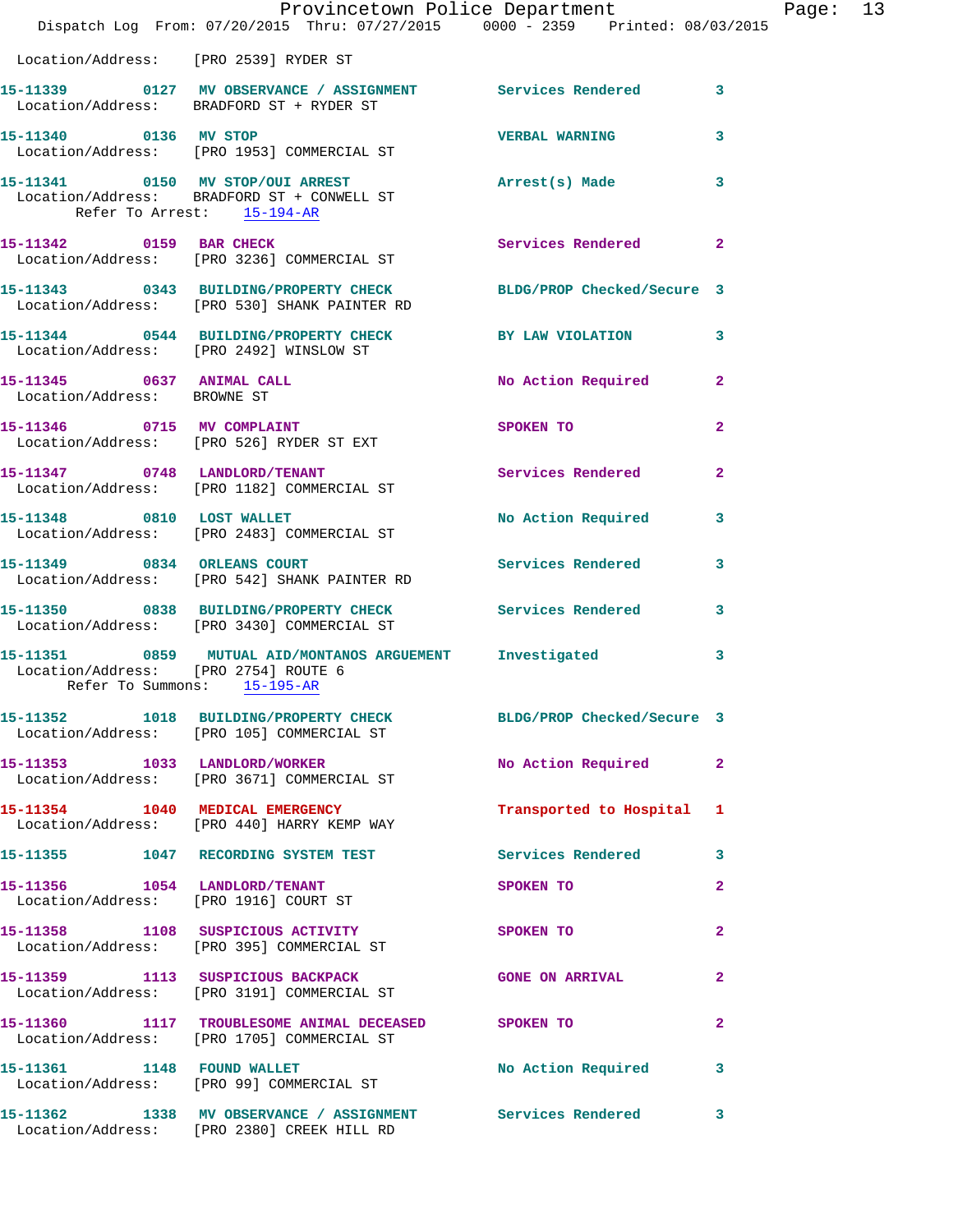| 15-11363 1411 MV STOP<br>Location/Address: ROUTE 6 |                                                                                                                                 | <b>VERBAL WARNING</b>      | $\mathbf{3}$            |
|----------------------------------------------------|---------------------------------------------------------------------------------------------------------------------------------|----------------------------|-------------------------|
|                                                    | 15-11364 1541 PARK, WALK & TALK<br>Location/Address: [PRO 105] COMMERCIAL ST                                                    | Services Rendered          | $\overline{2}$          |
|                                                    | 15-11365 1541 PARK, WALK & TALK<br>Location/Address: [PRO 105] COMMERCIAL ST                                                    | Services Rendered          | $\mathbf{2}$            |
|                                                    | 15-11366         1549   PARKING COMPLAINT / GENERAL              Peace Restored<br>Location/Address:     [PRO 2489] BRADFORD ST |                            | 3                       |
|                                                    | 15-11367 1556 BUILDING/PROPERTY CHECK BLDG/PROP Checked/Secure 3<br>Location/Address: [PRO 105] COMMERCIAL ST                   |                            |                         |
| Location/Address: WINTHROP PL                      | 15-11369 1615 SUSPICIOUS ACTIVITY                                                                                               | SPOKEN TO                  | $\mathbf{2}$            |
|                                                    | 15-11373 1751 NOISE COMPLAINT<br>Location/Address: [PRO 3194] COMMERCIAL ST                                                     | LICENSING/NO ACTION 3      |                         |
|                                                    | 15-11372 1753 BUILDING/PROPERTY CHECK<br>Location/Address: [PRO 1778] SHANK PAINTER RD                                          | BLDG/PROP Checked/Secure 3 |                         |
| 15-11374 1800 FOLLOW UP                            | Location/Address: [PRO 1631] WINTHROP PL                                                                                        | <b>GONE ON ARRIVAL</b>     | $\overline{2}$          |
|                                                    | 15-11375 1915 FOUND DRIVER LICENSE/RETURNED Services Rendered 3<br>Location/Address: [PRO 3633] COMMERCIAL ST                   |                            |                         |
|                                                    | 15-11376    1919    MV COMPLAINT<br>Location/Address: [PRO 185] COMMERCIAL ST                                                   | Services Rendered          | $\overline{2}$          |
|                                                    | 15-11377 1937 LOST WALLET BROWN<br>Location/Address: [PRO 542] SHANK PAINTER RD                                                 | Services Rendered 3        |                         |
| 15-11378 1940 LOST WALLET                          | Location/Address: [PRO 542] SHANK PAINTER RD                                                                                    | Services Rendered 3        |                         |
|                                                    | 15-11379 1942 BUILDING/PROPERTY CHECK<br>Location/Address: [PRO 2898] JEROME SMITH RD                                           | BLDG/PROP Checked/Secure 3 |                         |
|                                                    | 15-11380 2000 BUILDING/PROPERTY CHECK<br>Location/Address: [PRO 519] RACE POINT RD                                              | BLDG/PROP Checked/Secure 3 |                         |
|                                                    | 15-11381 2031 BUILDING/PROPERTY CHECK<br>Location/Address: [PRO 444] HIGH POLE HILL                                             | BLDG/PROP Checked/Secure 3 |                         |
| Location/Address: ROUTE 6                          | 15-11382 2045 MV OBSERVANCE / ASSIGNMENT WERBAL WARNING                                                                         |                            | 3                       |
| 15-11383 2050 MV STOP                              | Location/Address: [PRO 2521] ROUTE 6                                                                                            | <b>VERBAL WARNING</b>      | 3                       |
|                                                    | 15-11384 2116 MV COMPLAINT<br>Location/Address: [PRO 185] COMMERCIAL ST                                                         | Services Rendered          | $\overline{a}$          |
|                                                    | 15-11385 2119 SERVICE CALL/BARRICADE<br>Location/Address: RYDER ST + COMMERCIAL ST                                              | Services Rendered          | $\overline{\mathbf{3}}$ |
|                                                    | 15-11386 2122 MV COMPLAINT<br>Location/Address: [PRO 444] HIGH POLE HILL                                                        | Unfounded                  | $\mathbf{2}$            |
| 15-11387 2132 MV STOP                              | Location/Address: [PRO 2521] ROUTE 6                                                                                            | No Action Required         | 3                       |
|                                                    | 15-11388 2132 BUILDING/PROPERTY CHECK BLDG/PROP Checked/Secure 3<br>Location/Address: [PRO 519] RACE POINT RD                   |                            |                         |
|                                                    | 15-11389 2135 COMPLAINT - STREET PERFORMERS SPOKEN TO                                                                           | $\sim$ 3                   |                         |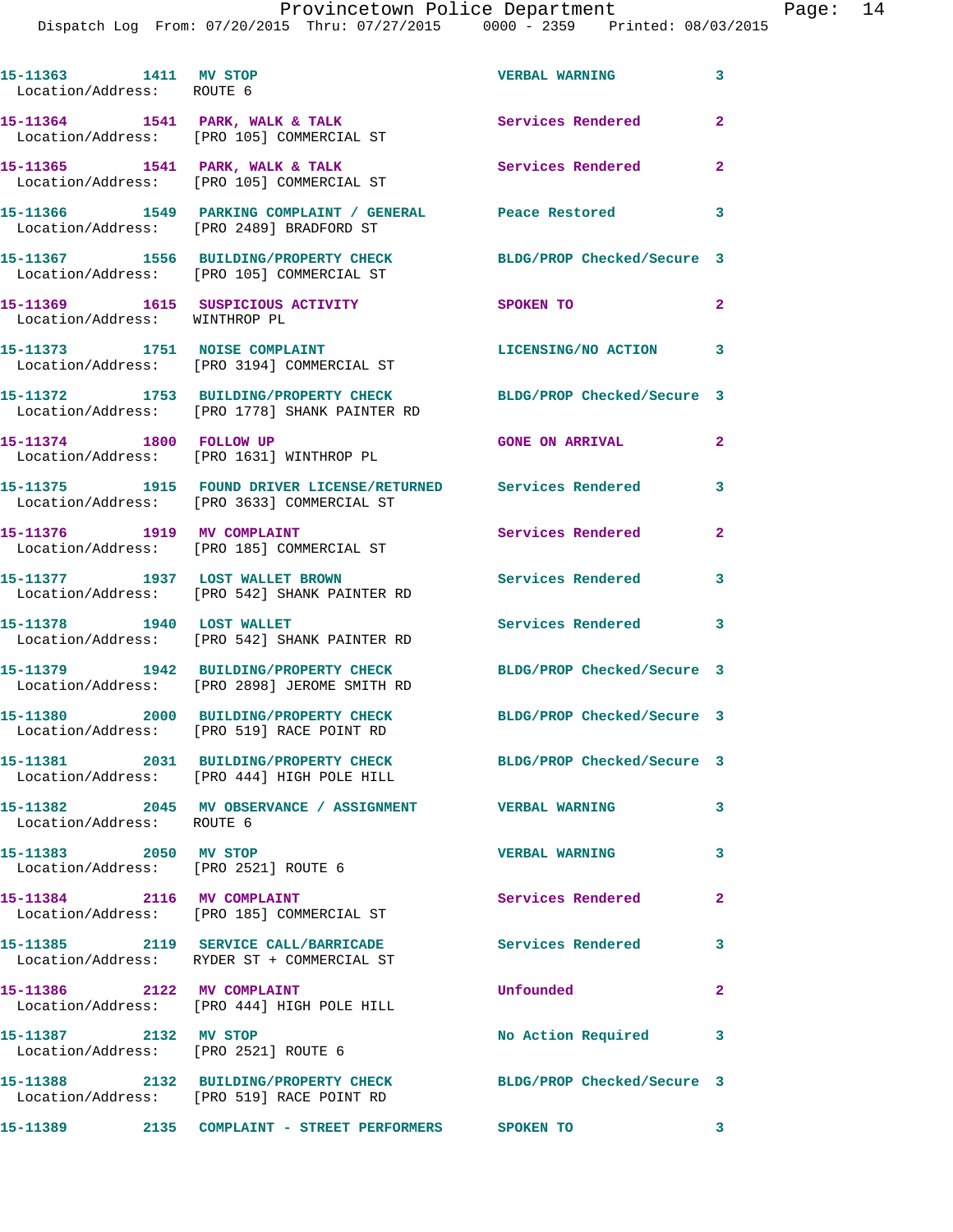|                                         | Provincetown Police Department<br>Dispatch Log From: 07/20/2015 Thru: 07/27/2015 0000 - 2359 Printed: 08/03/2015 |                            |                |
|-----------------------------------------|------------------------------------------------------------------------------------------------------------------|----------------------------|----------------|
|                                         | Location/Address: [PRO 105] COMMERCIAL ST                                                                        |                            |                |
|                                         | 15-11390 2150 SINGLE KEY PTOWN BIKES Services Rendered<br>Location/Address: [PRO 542] SHANK PAINTER RD           |                            | 3              |
|                                         | 15-11391 2201 COMPLAINT - STREET PERFORMERS SPOKEN TO<br>Location/Address: [PRO 105] COMMERCIAL ST               |                            | 3              |
| 15-11392 2208 FOLLOW UP                 | Location/Address: [PRO 1631] WINTHROP PL                                                                         | <b>Services Rendered</b>   | $\mathbf{2}$   |
|                                         | 15-11393 2233 LOST POCKETBOOK<br>Location/Address: [PRO 175] COMMERCIAL ST                                       | <b>Services Rendered</b>   | 3              |
|                                         | 15-11396 2309 LOST IPHONE/FOUND<br>Location/Address: [PRO 105] COMMERCIAL ST                                     | Services Rendered          | 3              |
|                                         | 15-11397 2313 DISORDERLY<br>Location/Address: [PRO 3385] COMMERCIAL ST                                           | Services Rendered          | $\mathbf{2}$   |
| 15-11399 2332 BAR CHECK                 | Location/Address: [PRO 3117] COMMERCIAL ST                                                                       | LICENSING/NO ACTION        | $\overline{2}$ |
|                                         | 15-11400 2333 BAR CHECK<br>Location/Address: [PRO 3633] COMMERCIAL ST                                            | LICENSING/NO ACTION        | $\mathbf{2}$   |
|                                         | 15-11401 2336 MEDICAL EMERGENCY<br>Location/Address: [PRO 2163] COMMERCIAL ST                                    | PATIENT REFUSAL            | 1              |
|                                         | 15-11402 2342 BAR CHECK<br>Location/Address: [PRO 1953] COMMERCIAL ST                                            | LICENSING/NO ACTION        | $\mathbf{2}$   |
|                                         | 15-11403 2348 FOUND PURSE/CIGARETTES Services Rendered<br>Location/Address: [PRO 3456] RYDER ST EXT              |                            | 3              |
| Location/Address: [PRO 446] HOWLAND ST  | 15-11404 2349 BUILDING/PROPERTY CHECK BLDG/PROP Checked/Secure 3                                                 |                            |                |
| For Date: $07/25/2015$ - Saturday       |                                                                                                                  |                            |                |
| 15-11406 0004 NOISE COMPLAINT           | Location/Address: [PRO 3430] COMMERCIAL ST                                                                       | Services Rendered          | 3              |
| 15-11407 0008 MEDICAL EMERGENCY         | Location/Address: [PRO 300] COMMERCIAL ST                                                                        | <b>PATIENT REFUSAL</b>     | 1              |
|                                         | 15-11410 0142 MV OBSERVANCE / ASSIGNMENT Services Rendered<br>Location/Address: HIGH POLE HL + BRADFORD ST       |                            | 3              |
| 15-11411 0153 NOISE COMPLAINT           | Location/Address: [PRO 3430] COMMERCIAL ST                                                                       | Services Rendered          | 3              |
|                                         | 15-11412 0210 MV OBSERVANCE / ASSIGNMENT Services Rendered<br>Location/Address: [PRO 2859] BRADFORD ST           |                            | 3              |
|                                         | 15-11413 0237 BUILDING/PROPERTY CHECK<br>Location/Address: [PRO 3609] COMMERCIAL ST                              | BLDG/PROP Checked/Secure 3 |                |
|                                         | 15-11414 0240 BUILDING/PROPERTY CHECK BLDG/PROP Checked/Secure 3<br>Location/Address: [PRO 1638] COMMERCIAL ST   |                            |                |
| Location/Address: [PRO 595] BRADFORD ST | 15-11415 0245 MV OBSERVANCE / ASSIGNMENT Services Rendered                                                       |                            | 3              |
|                                         | 15-11416  0302 ASSIST AGENCY / TPD OUI  Services Rendered<br>Location/Address: [PRO 106] COMMERCIAL ST           |                            | 3              |
|                                         | 15-11417 0517 BUILDING/PROPERTY CHECK                                                                            | BLDG/PROP Checked/Secure 3 |                |

Location/Address: [PRO 2898] JEROME SMITH RD

Page:  $15$ <br>015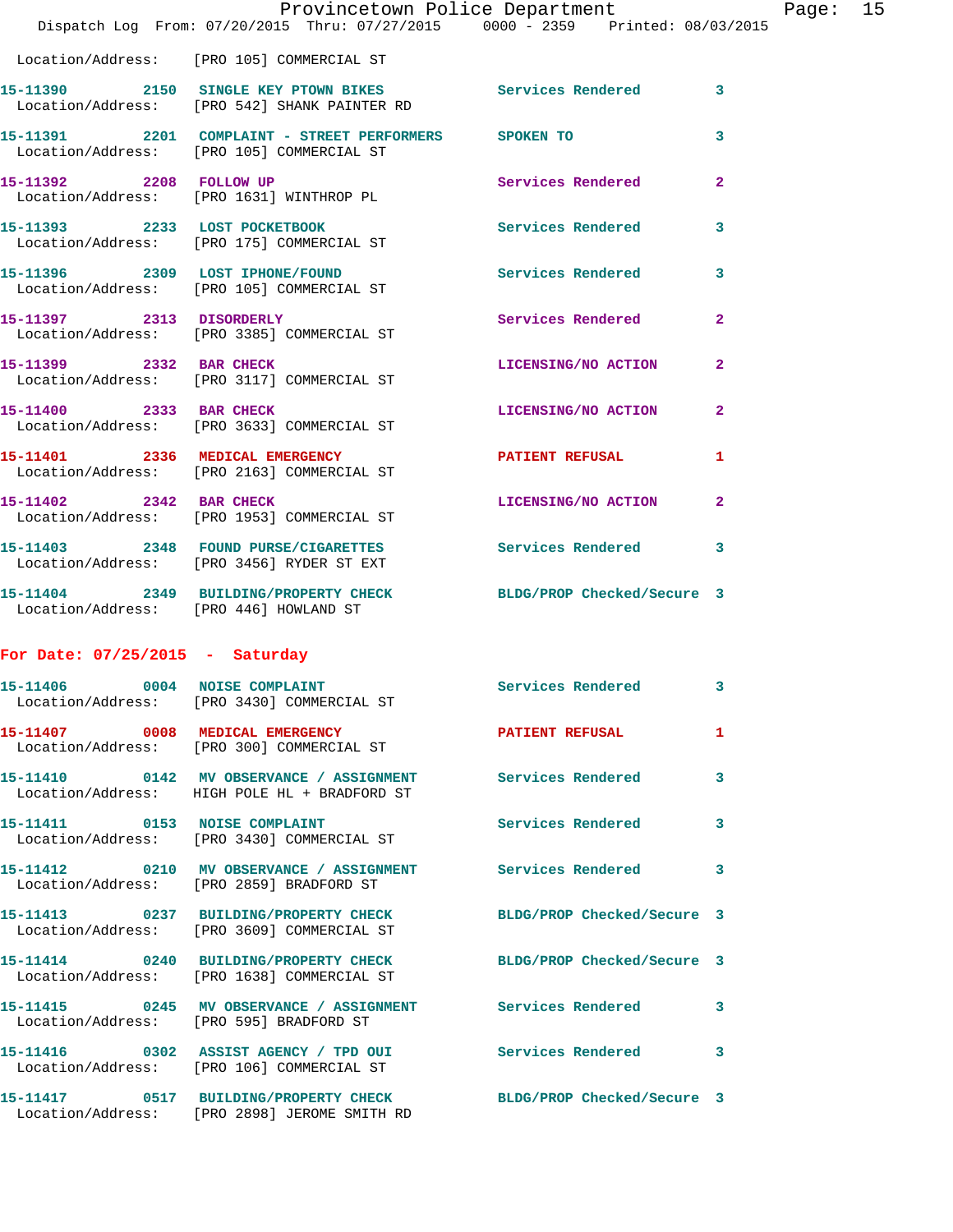|                                      | Provincetown Police Department<br>Dispatch Log From: 07/20/2015 Thru: 07/27/2015 0000 - 2359 Printed: 08/03/2015 |                            |                | Page: 16 |  |
|--------------------------------------|------------------------------------------------------------------------------------------------------------------|----------------------------|----------------|----------|--|
|                                      | 15-11418 0634 LOBBY TRAFFIC Services Rendered 2<br>Location/Address: [PRO 542] SHANK PAINTER RD                  |                            |                | 27       |  |
|                                      | 15-11419 0636 BUILDING/PROPERTY CHECK BLDG/PROP Checked/Secure 3<br>Location/Address: [PRO 519] RACE POINT RD    |                            |                |          |  |
|                                      | 15-11420 0638 COMPLAINT<br>Location/Address: [PRO 1894] WINSLOW ST                                               | Services Rendered 3        |                |          |  |
|                                      | 15-11421 0741 ANIMAL CALL<br>Location/Address: [PRO 3670] SHANK PAINTER RD                                       | Services Rendered          | $\mathbf{2}$   |          |  |
|                                      |                                                                                                                  | Services Rendered 1        |                |          |  |
|                                      | 15-11423 0752 EVAL OF U/A<br>Location/Address: [PRO 542] SHANK PAINTER RD                                        | Services Rendered          | 1              |          |  |
|                                      | 15-11424 0832 SERVE SUMMONS<br>Location/Address: [PRO 542] SHANK PAINTER RD                                      | Services Rendered 3        |                |          |  |
| Location/Address: MILLER HILL RD     | 15-11425 0849 ANIMAL CALL/LOOSE DOG Services Rendered                                                            |                            | $\mathbf{2}$   |          |  |
|                                      | 15-11426 0915 BUILDING/PROPERTY CHECK BLDG/PROP Checked/Secure 3<br>Location/Address: [PRO 447] JEROME SMITH RD  |                            |                |          |  |
|                                      | 15-11427 0917 BUILDING/PROPERTY CHECK BLDG/PROP Checked/Secure 3<br>Location/Address: [PRO 2500] COMMERCIAL ST   |                            |                |          |  |
| Location/Address: [PRO 2513] ROUTE 6 | 15-11428 0924 MV OBSERVANCE / ASSIGNMENT Services Rendered 3                                                     |                            |                |          |  |
|                                      | 15-11429 0928 MV STOP<br>Location/Address: [PRO 61] BRADFORD ST                                                  | <b>VERBAL WARNING</b>      | 3              |          |  |
|                                      | 15-11430 1000 BUILDING/PROPERTY CHECK BLDG/PROP Checked/Secure 3<br>Location/Address: [PRO 105] COMMERCIAL ST    |                            |                |          |  |
|                                      | 15-11431 1000 FOLLOW UP<br>Location/Address: [PRO 3966] SHANK PAINTER RD                                         | No Action Required 2       |                |          |  |
|                                      | 15-11432 1020 LOST CREDIT CARD<br>Location/Address: [PRO 542] SHANK PAINTER RD                                   | <b>Services Rendered</b>   |                |          |  |
|                                      | 15-11433 1105 POSSIBLE HARRASSMENT VIOLATION SPOKEN TO<br>Location/Address: [PRO 2817] COMMODORE AVE             |                            | $\overline{2}$ |          |  |
|                                      | 15-11434 1239 BUILDING/PROPERTY CHECK BLDG/PROP Checked/Secure 3<br>Location/Address: [PRO 105] COMMERCIAL ST    |                            |                |          |  |
| Location/Address: ROUTE 6            | 15-11435 1308 MV OBSERVANCE / ASSIGNMENT No Action Required                                                      |                            | 3              |          |  |
|                                      | 15-11439 1400 ANIMAL CALL/CAYENNE PEPPER Services Rendered<br>Location/Address: [PRO 1627] COMMERCIAL ST         |                            | $\overline{2}$ |          |  |
|                                      | 15-11436 1424 BUILDING/PROPERTY CHECK<br>Location/Address: [PRO 3317] CEMETERY RD                                | BLDG/PROP Checked/Secure 3 |                |          |  |
|                                      | 15-11437 1425 BUILDING/PROPERTY CHECK BLDG/PROP Checked/Secure 3<br>Location/Address: [PRO 3318] CEMETERY RD     |                            |                |          |  |
|                                      | 15-11438 1512 GAS GRILLE POSSIBLE HAZARD Services Rendered<br>Location/Address: [PRO 2761] COTTAGE ST            |                            | 1              |          |  |
|                                      | 15-11440 1535 MV OBSERVANCE / ASSIGNMENT Services Rendered<br>Location/Address: [PRO 155] COMMERCIAL ST          |                            | $\mathbf{3}$   |          |  |
|                                      | 15-11442 1548 PARK, WALK & TALK 1988 Services Rendered<br>Location/Address: [PRO 105] COMMERCIAL ST              |                            | $\mathbf{2}$   |          |  |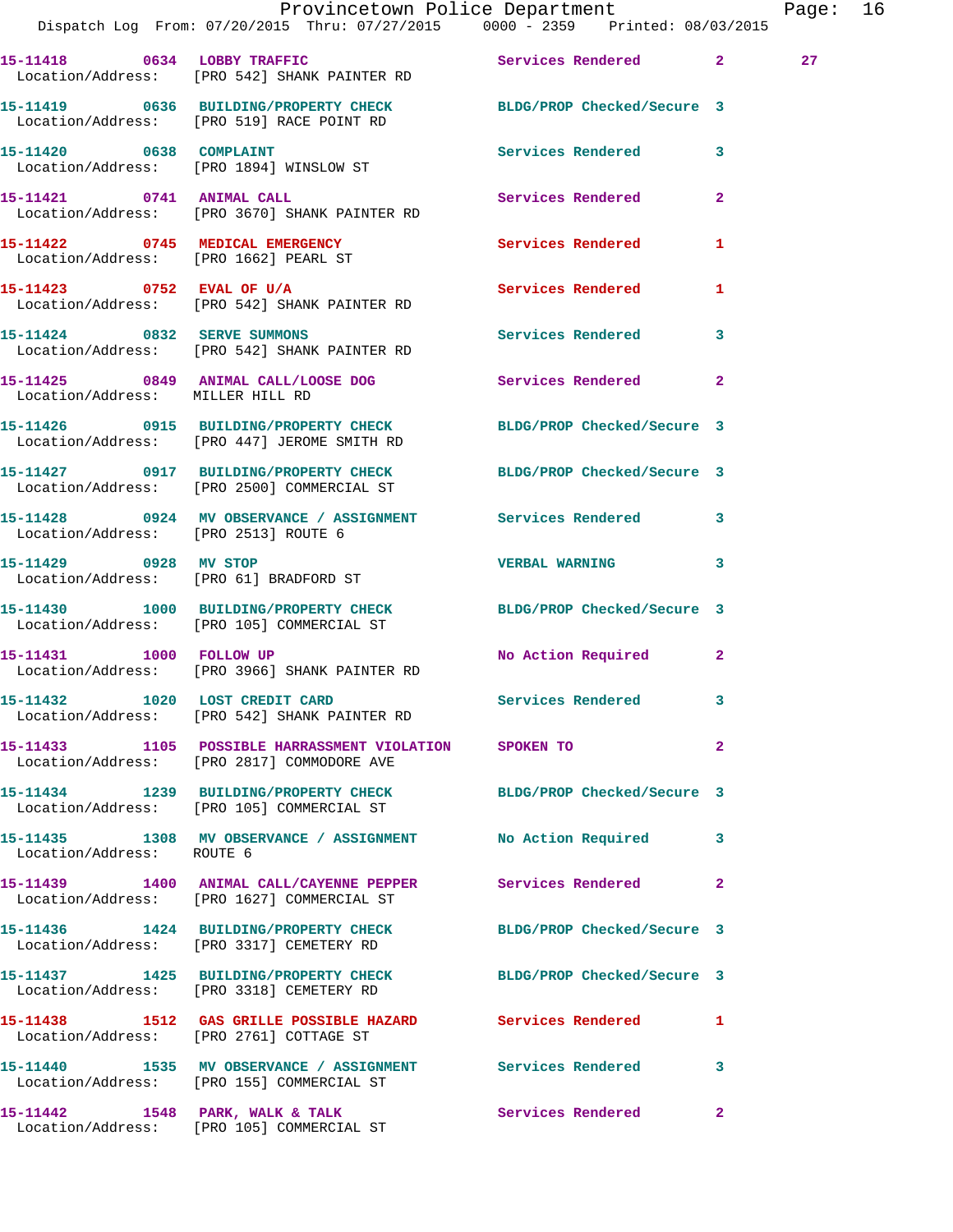|                                                                         | 15-11443  1647 SUSPICIOUS ACTIVITY<br>Location/Address: [PRO 1613] WINTHROP ST                              | SPOKEN TO                  | $\overline{\mathbf{2}}$ |
|-------------------------------------------------------------------------|-------------------------------------------------------------------------------------------------------------|----------------------------|-------------------------|
| 15-11444 1705 BIKE GENERAL<br>Location/Address: [PRO 2479] ROUTE 6      |                                                                                                             | Could Not Locate 2         |                         |
|                                                                         | 15-11445 1712 BUILDING/PROPERTY CHECK<br>Location/Address: [PRO 2898] JEROME SMITH RD                       | BLDG/PROP Checked/Secure 3 |                         |
| 15-11448    1914 BAR CHECK                                              | Location/Address: [PRO 3702] COMMERCIAL ST                                                                  | BLDG/PROP Checked/Secure 2 |                         |
| 15-11449    1944    LOST WALLET                                         | Location/Address: [PRO 542] SHANK PAINTER RD                                                                | <b>Services Rendered</b>   | $\overline{\mathbf{3}}$ |
|                                                                         | 15-11450 <b>1958</b> PARK, WALK & TALK<br>Location/Address: RYDER ST + COMMERCIAL ST                        | Services Rendered          | $\overline{2}$          |
|                                                                         | 15-11451 2001 LOST NJ LICENSE<br>Location/Address: [PRO 542] SHANK PAINTER RD                               | <b>Services Rendered</b>   | 3                       |
| 15-11452 2017 MV STOP                                                   | Location/Address: [PRO 2479] ROUTE 6                                                                        | <b>VERBAL WARNING</b>      | 3                       |
|                                                                         | 15-11453 2018 MEDICAL EMERGENCY/FALL 2018 PATIENT REFUSAL<br>Location/Address: [PRO 3259] MACMILLAN WHARF   |                            | 1                       |
| 15-11454 2026 ANIMAL CALL/FOX<br>Location/Address: [PRO 94] BRADFORD ST |                                                                                                             | <b>Services Rendered</b>   | $\mathbf{2}$            |
| 15-11455 2034 MV STOP<br>Location/Address: [PRO 2513] ROUTE 6           |                                                                                                             | <b>VERBAL WARNING</b>      | 3                       |
| 15-11456 2045 MV STOP<br>Location/Address: [PRO 2479] ROUTE 6           |                                                                                                             | <b>VERBAL WARNING</b>      | 3                       |
|                                                                         | 15-11458 2105 MEDICAL EMERGENCY/ARM<br>Location/Address: [PRO 1937] UPPER MILLER HILL RD                    | <b>Services Rendered</b>   | 1                       |
| 15-11459 2106 MV DISABLED                                               | Location/Address: HOWLAND ST + BRADFORD ST                                                                  | <b>Services Rendered</b>   | $\mathbf{2}$            |
|                                                                         | 15-11460  2124  COMPLAINT - STREET PERFORMERS  SPOKEN TO<br>Location/Address: [PRO 1952] COMMERCIAL ST      |                            | 3                       |
| 15-11462 2139 BAR CHECK                                                 | Location/Address: [PRO 2605] COMMERCIAL ST                                                                  | BLDG/PROP Checked/Secure 2 |                         |
|                                                                         | 15-11463 2152 ASSIST CITIZEN/CUSTODY EXCH Services Rendered<br>Location/Address: [PRO 542] SHANK PAINTER RD |                            | 3                       |
| 15-11464 2205 BAR CHECK                                                 | Location/Address: [PRO 2737] COMMERCIAL ST                                                                  | BLDG/PROP Checked/Secure 2 |                         |
|                                                                         | 15-11465 2214 ASSIST AGENCY / MUTUAL AID Services Rendered<br>Location/Address: [PRO 396] COMMERCIAL ST     |                            | 3                       |
|                                                                         | 15-11466 2237 COMPLAINT/PAYING BILL<br>Location/Address: [PRO 208] COMMERCIAL ST                            | SPOKEN TO                  | 3                       |
|                                                                         | 15-11467 2246 BOAT/HARBORMASTER<br>Location/Address: [PRO 2543] MACMILLAN WHARF                             | No Action Required         | $\mathbf{2}$            |
| 15-11469 2307 FOUND DEBIT CARD                                          | Location/Address: [PRO 542] SHANK PAINTER RD                                                                | No Action Required         | 3                       |
|                                                                         | 15-11468 2315 BUILDING/PROPERTY CHECK<br>Location/Address: [PRO 1778] SHANK PAINTER RD                      | BLDG/PROP Checked/Secure 3 |                         |
| 15-11471 2338 MV STOP                                                   |                                                                                                             | <b>VERBAL WARNING</b>      |                         |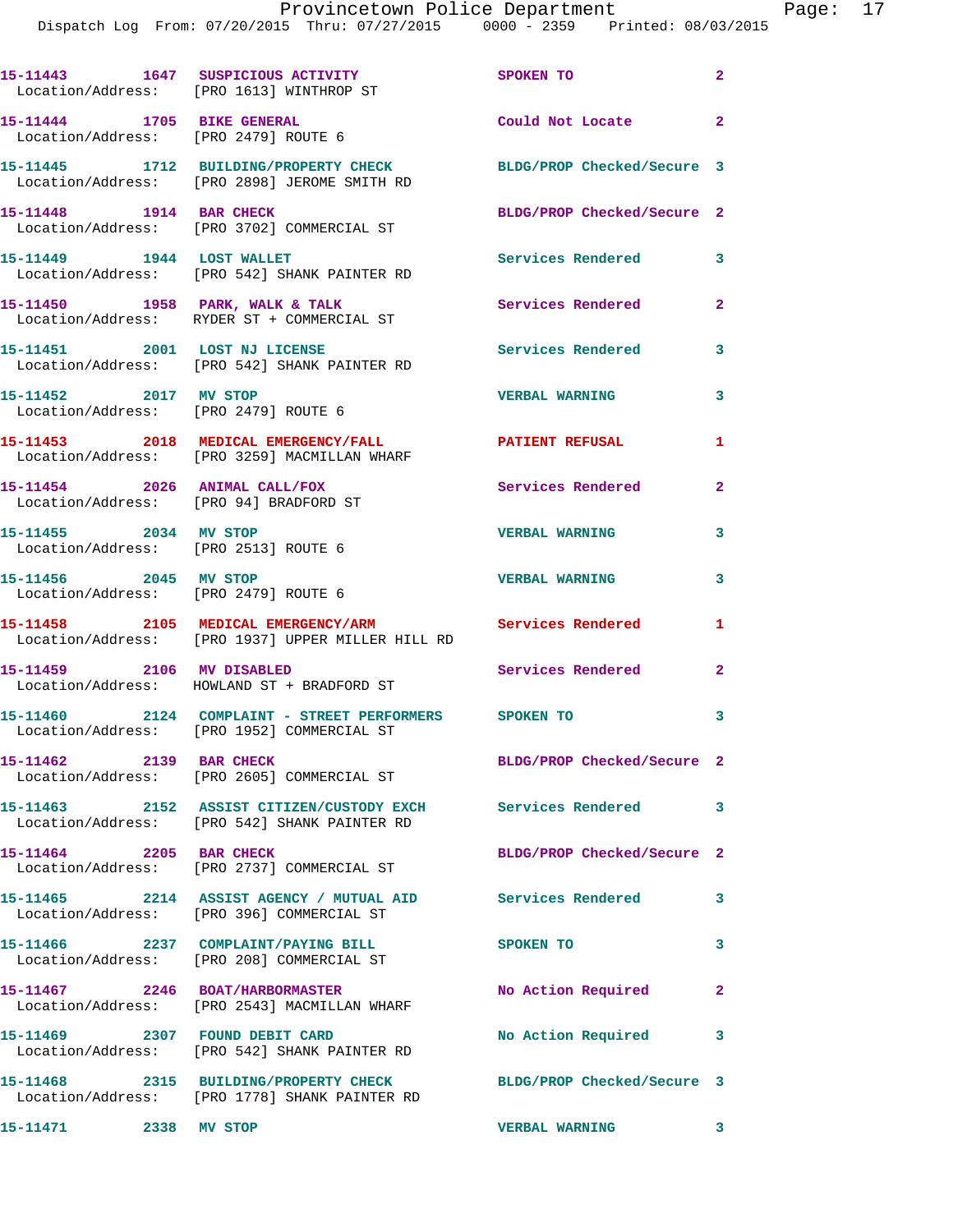|                                                                        | Dispatch Log From: 07/20/2015 Thru: 07/27/2015 0000 - 2359 Printed: 08/03/2015                                 | Provincetown Police Department                      |                            | Page: 18        |  |
|------------------------------------------------------------------------|----------------------------------------------------------------------------------------------------------------|-----------------------------------------------------|----------------------------|-----------------|--|
|                                                                        | Location/Address: [PRO 78] BRADFORD ST                                                                         |                                                     |                            |                 |  |
|                                                                        | 15-11472 2346 MV OBSERVANCE / ASSIGNMENT Services Rendered 3<br>Location/Address: [PRO 3004] BRADFORD ST       |                                                     |                            |                 |  |
| For Date: 07/26/2015 - Sunday                                          |                                                                                                                |                                                     |                            |                 |  |
| 15-11473 0000 MV STOP                                                  | Location/Address: BRADFORD ST + MILLER HILL RD                                                                 | <b>VERBAL WARNING</b>                               | $\mathbf{3}$               |                 |  |
|                                                                        | 15-11474 0008 LOBBY TRAFFIC<br>Location/Address: [PRO 542] SHANK PAINTER RD                                    | Services Rendered 2                                 |                            | 17 <sub>1</sub> |  |
| 15-11475 0010 ASSIST CITIZEN                                           | Location/Address: [PRO 1225] COMMERCIAL ST                                                                     | Services Rendered 3                                 |                            |                 |  |
|                                                                        | 15-11476 0019 COMPLAINT<br>Location/Address: [PRO 3392] COMMERCIAL ST                                          | GONE ON ARRIVAL 3                                   |                            |                 |  |
|                                                                        | 15-11477 0030 BUILDING/PROPERTY CHECK BLDG/PROP Checked/Secure 3<br>Location/Address: [PRO 440] HARRY KEMP WAY |                                                     |                            |                 |  |
|                                                                        | 15-11478 0044 MV STOP<br>Location/Address: HOWLAND ST + ROUTE 6                                                | <b>VERBAL WARNING</b>                               | 3                          |                 |  |
| 15-11479 0046 NOISE COMPLAINT<br>Location/Address: [PRO 2237] PEARL ST |                                                                                                                | SPOKEN TO                                           | 3                          |                 |  |
|                                                                        | 15-11480 0048 COMPLAINT<br>Location/Address: [PRO 208] COMMERCIAL ST                                           | SPOKEN TO                                           | 3                          |                 |  |
| 15-11481 0051 MV STOP                                                  | Location/Address: [PRO 221] COMMERCIAL ST                                                                      | <b>VERBAL WARNING</b>                               | 3                          |                 |  |
|                                                                        | 15-11486 0051 NOISE COMPLAINT<br>Location/Address: [PRO 3276] COMMERCIAL ST                                    | Services Rendered 3                                 |                            |                 |  |
| 15-11484 0108 MV STOP                                                  | Location/Address: [PRO 956] HOWLAND ST                                                                         | <b>VERBAL WARNING</b>                               | 3                          |                 |  |
| Location/Address: CARVER ST                                            | 15-11485 0113 TRAFFIC CONTROL                                                                                  | No Action Required 3                                |                            |                 |  |
|                                                                        | 15-11487 0115 MISSING PERSON<br>Location/Address: [PRO 399] COMMERCIAL ST                                      | Services Rendered 1                                 |                            |                 |  |
|                                                                        | 15-11488 0132 NOISE COMPLAINT<br>Location/Address: [PRO 1504] BRADFORD ST                                      | SPOKEN TO DESCRIPTION OF REAL PROPERTY.<br>$\sim$ 3 |                            |                 |  |
|                                                                        | 15-11489 0159 BUILDING/PROPERTY CHECK BLDG/PROP Checked/Secure 3<br>Location/Address: [PRO 105] COMMERCIAL ST  |                                                     |                            |                 |  |
|                                                                        | 15-11490 0202 ASSIST CITIZEN<br>Location/Address: [PRO 3276] COMMERCIAL ST                                     | No Action Required 3                                |                            |                 |  |
|                                                                        | 15-11491 0203 BUILDING/PROPERTY CHECK BLDG/PROP Checked/Secure 3<br>Location/Address: [PRO 1780] JOHNSON ST    |                                                     |                            |                 |  |
| 15-11493 0308 NOISE COMPLAINT                                          | Location/Address: [PRO 1091] RACE RD                                                                           | <b>SPOKEN TO</b>                                    | $\overline{\phantom{a}}$ 3 |                 |  |
| Location/Address: [PRO 1091] RACE RD                                   | 15-11494 0408 NOISE COMPLAINT                                                                                  | $\sim$ 3<br>SPOKEN TO                               |                            |                 |  |
|                                                                        | 15-11495 0503 BUILDING/PROPERTY CHECK BLDG/PROP Checked/Secure 3<br>Location/Address: [PRO 3489] COMMERCIAL ST |                                                     |                            |                 |  |
|                                                                        | 15-11496 0537 BUILDING/PROPERTY CHECK BLDG/PROP Checked/Secure 3<br>Location/Address: [PRO 2483] COMMERCIAL ST |                                                     |                            |                 |  |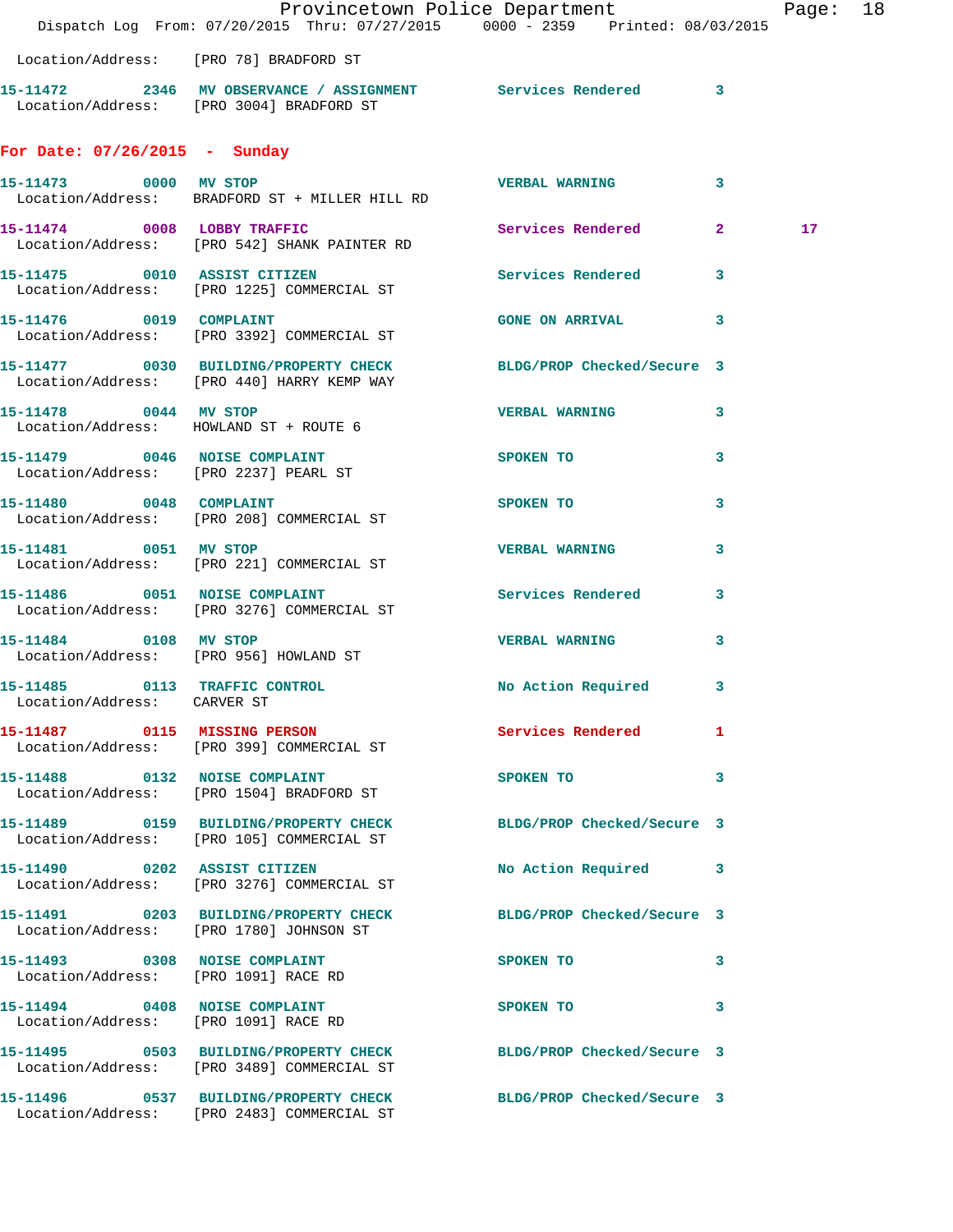|                                                               | Provincetown Police Department<br>Dispatch Log From: 07/20/2015 Thru: 07/27/2015 0000 - 2359 Printed: 08/03/2015 |                            |                |
|---------------------------------------------------------------|------------------------------------------------------------------------------------------------------------------|----------------------------|----------------|
|                                                               | 15-11497 0544 BUILDING/PROPERTY CHECK BLDG/PROP Checked/Secure 3<br>Location/Address: [PRO 530] SHANK PAINTER RD |                            |                |
|                                                               | 15-11498 0611 BUILDING/PROPERTY CHECK BLDG/PROP Checked/Secure 3<br>Location/Address: [PRO 519] RACE POINT RD    |                            |                |
| 15-11499 0750 COMPLAINT<br>Location/Address: COMMERCIAL ST    |                                                                                                                  | <b>Services Rendered</b>   | 3              |
| Location/Address: ROUTE 6                                     | 15-11500 0813 MV OBSERVANCE / ASSIGNMENT Services Rendered                                                       |                            | 3              |
|                                                               | 15-11501 0835 BUILDING/PROPERTY CHECK<br>Location/Address: [PRO 530] SHANK PAINTER RD                            | BLDG/PROP Checked/Secure 3 |                |
|                                                               | 15-11502 0853 BUILDING/PROPERTY CHECK BLDG/PROP Checked/Secure 3<br>Location/Address: [PRO 1638] COMMERCIAL ST   |                            |                |
|                                                               | 15-11503     0905   MV OBSERVANCE / ASSIGNMENT      Services Rendered<br>Location/Address:   [PRO 2521]ROUTE 6   |                            | 3              |
| 15-11504 0920 MV STOP<br>Location/Address: [PRO 2479] ROUTE 6 |                                                                                                                  | <b>VERBAL WARNING</b>      | 3              |
|                                                               | 15-11505 0922 MV OBSERVANCE / ASSIGNMENT Services Rendered<br>Location/Address: [PRO 518] RACE POINT RD          |                            | 3              |
| 15-11506 0932 MV STOP<br>Location/Address: [PRO 2518] ROUTE 6 |                                                                                                                  | <b>VERBAL WARNING</b>      | 3              |
| 15-11507 0946 MV STOP                                         | Location/Address: [PRO 2540] RACE POINT RD                                                                       | <b>VERBAL WARNING</b>      | 3              |
|                                                               | 15-11508 1012 BUILDING/PROPERTY CHECK<br>Location/Address: [PRO 340] COMMERCIAL ST                               | <b>Services Rendered</b>   | 3              |
|                                                               | 15-11509 1028 MEDICAL EMERGENCY<br>Location/Address: [PRO 440] HARRY KEMP WAY                                    | Transported to Hospital    | 1              |
|                                                               | 15-11511 1059 MV STOP<br>Location/Address: [PRO 3633] COMMERCIAL ST                                              | <b>VERBAL WARNING</b>      | 3              |
|                                                               | 15-11512 1127 BUILDING/PROPERTY CHECK<br>Location/Address: [PRO 2206] COMMERCIAL ST                              | Services Rendered          | 3              |
|                                                               | 15-11513 1129 MEDICAL EMERGENCY<br>Location/Address: ATLANTIC AVE + BRADFORD ST                                  | Transported to Hospital    | 1              |
|                                                               | 15-11515 1137 BUILDING/PROPERTY CHECK<br>Location/Address: [PRO 105] COMMERCIAL ST                               | BLDG/PROP Checked/Secure 3 |                |
| 15-11516 1141 MV DISABLED<br>Location/Address: COMMERCIAL ST  |                                                                                                                  | Services Rendered          | $\overline{a}$ |
|                                                               | 15-11517 1307 CHILD SCREAMING<br>Location/Address: [PRO 3910] BAYBERRY AVE                                       | <b>Services Rendered</b>   | 3              |
|                                                               | 15-11519 1344 BUILDING/PROPERTY CHECK<br>Location/Address: [PRO 105] COMMERCIAL ST                               | BLDG/PROP Checked/Secure 3 |                |
|                                                               | 15-11520 1351 PARK, WALK & TALK<br>Location: [PRO 3431] LOPES SQUARE                                             | Services Rendered          | $\mathbf{2}$   |
|                                                               | 15-11521 1412 MEDICAL EMERGENCY<br>Location/Address: [PRO 440] HARRY KEMP WAY                                    | Transported to Hospital    | 1              |
| 15-11523 1445 DISORDERLY                                      | Location/Address: [PRO 1716] WINSLOW ST                                                                          | Services Rendered          | $\overline{2}$ |
|                                                               |                                                                                                                  |                            | 3              |

Location/Address: [PRO 3208] COMMERCIAL ST

Page: 19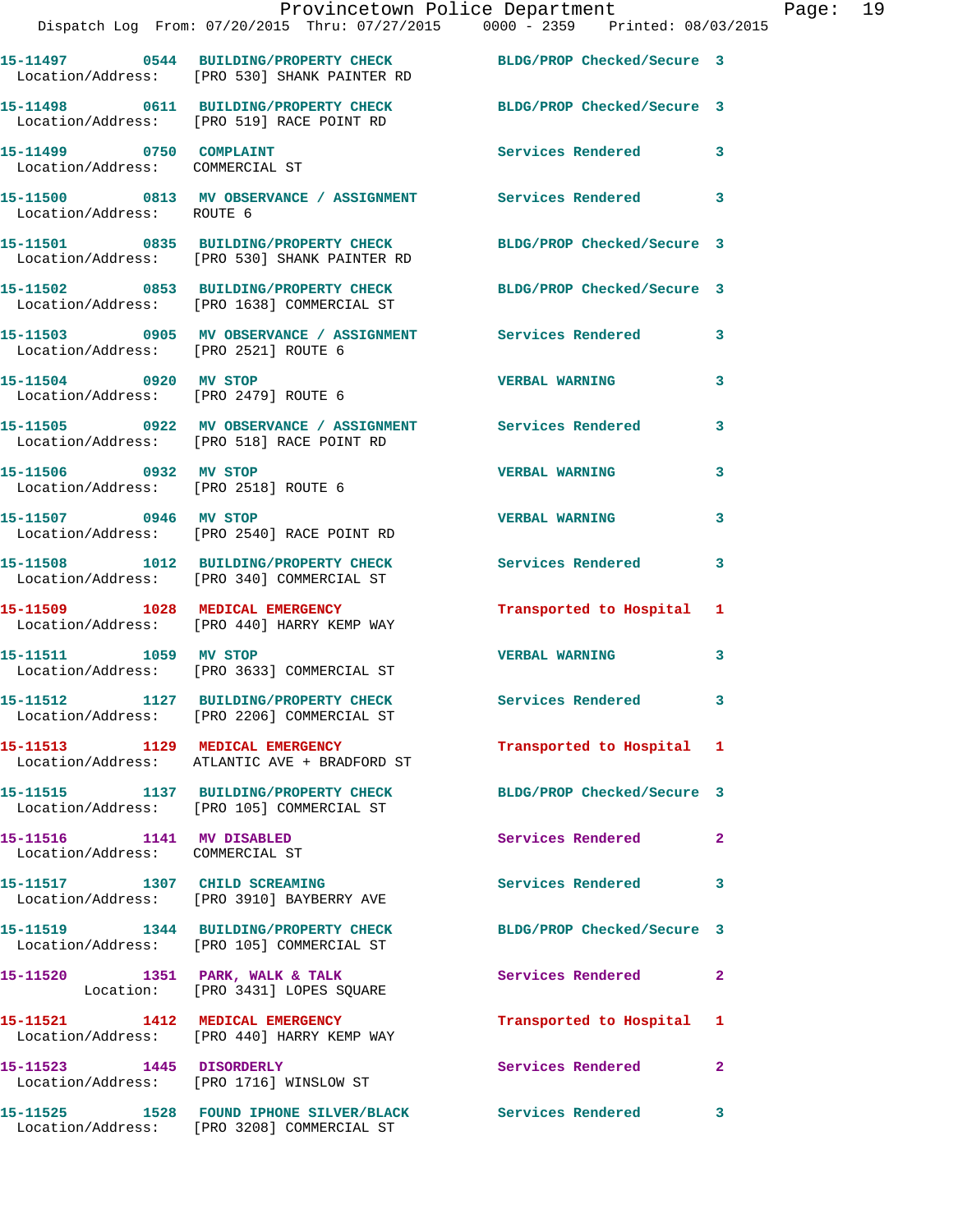Provincetown Police Department Page: 20 Dispatch Log From: 07/20/2015 Thru: 07/27/2015 0000 - 2359 Printed: 08/03/2015 **15-11526 1543 MV STOP VERBAL WARNING 3**  Location/Address: [PRO 2479] ROUTE 6 15-11527 1608 LOW HANGING KITE **Services Rendered** 3 Location/Address: [PRO 3094] COMMERCIAL ST **15-11528 1612 PARK, WALK & TALK Services Rendered 2**  Location/Address: [PRO 105] COMMERCIAL ST **15-11529 1625 MV STOP VERBAL WARNING 3**  Location/Address: [PRO 2277] BRADFORD ST **15-11530 1653 HARASSMENT SPOKEN TO 2**  Location/Address: [PRO 2272] NELSON AVE **15-11531 1657 PARKING COMPLAINT / GENERAL GONE ON ARRIVAL 3**  Location/Address: [PRO 3437] MONTELLO ST **15-11532 1713 MEDICAL EMERGENCY/LACERATION PATIENT REFUSAL 1**  Location/Address: [PRO 399] COMMERCIAL ST **15-11534 1906 PARKING COMPLAINT / GENERAL Could Not Locate 3**  Location/Address: [PRO 442] HARRY KEMP WAY **15-11535 1911 MEDICAL EMERGENCY Transported to Hospital 1**  Location/Address: [PRO 3430] COMMERCIAL ST 15-11536 1918 ALARM - GENERAL **Services Rendered** 1 Location/Address: [PRO 1496] ALLERTON ST **15-11537 1951 BUILDING/PROPERTY CHECK BLDG/PROP Checked/Secure 3**  Location/Address: [PRO 2207] SHANK PAINTER RD **15-11538 1956 PARKING COMPLAINT / GENERAL Citation/Warning Issued 3**  Location/Address: COMMERCIAL ST **15-11539 2033 MEDICAL EMERGENCY/CHEST PAINS Transported to Hospital 1**  Location/Address: [PRO 3619] COMMERCIAL ST **15-11540 2039 PARK, WALK & TALK Services Rendered 2**  Location/Address: [PRO 105] COMMERCIAL ST **15-11541 2112 MV DISABLED Taken/Referred to Other 2**  Location/Address: [PRO 2490] PROVINCELANDS RD **15-11542 2205 BUILDING/PROPERTY CHECK BLDG/PROP Checked/Secure 3**  Location/Address: [PRO 182] COMMERCIAL ST **15-11543 2206 BUILDING/PROPERTY CHECK BLDG/PROP Checked/Secure 3**  Location/Address: [PRO 1638] COMMERCIAL ST **15-11545 2342 LOST WALLET Services Rendered 3**  Location/Address: [PRO 2618] COMMERCIAL ST **15-11546 2348 BUILDING/PROPERTY CHECK Services Rendered 3** 

**For Date: 07/27/2015 - Monday**

Location/Address: [PRO 2898] JEROME SMITH RD

| 15–11547<br>Location/Address: | 0001 | MV OBSERVANCE / ASSIGNMENT<br>[PRO 595] BRADFORD ST          | No Action Required    |   |    |
|-------------------------------|------|--------------------------------------------------------------|-----------------------|---|----|
| 15-11548<br>Location/Address: | 0002 | LOBBY TRAFFIC<br>[PRO 542] SHANK PAINTER RD                  | Services Rendered     |   | 26 |
| 15–11549                      | 0008 | <b>MV STOP</b><br>Location/Address: BRADFORD ST + KENDALL LN | <b>VERBAL WARNING</b> | 3 |    |
| 15-11550                      | 0021 | MV STOP                                                      | <b>VERBAL WARNING</b> | 3 |    |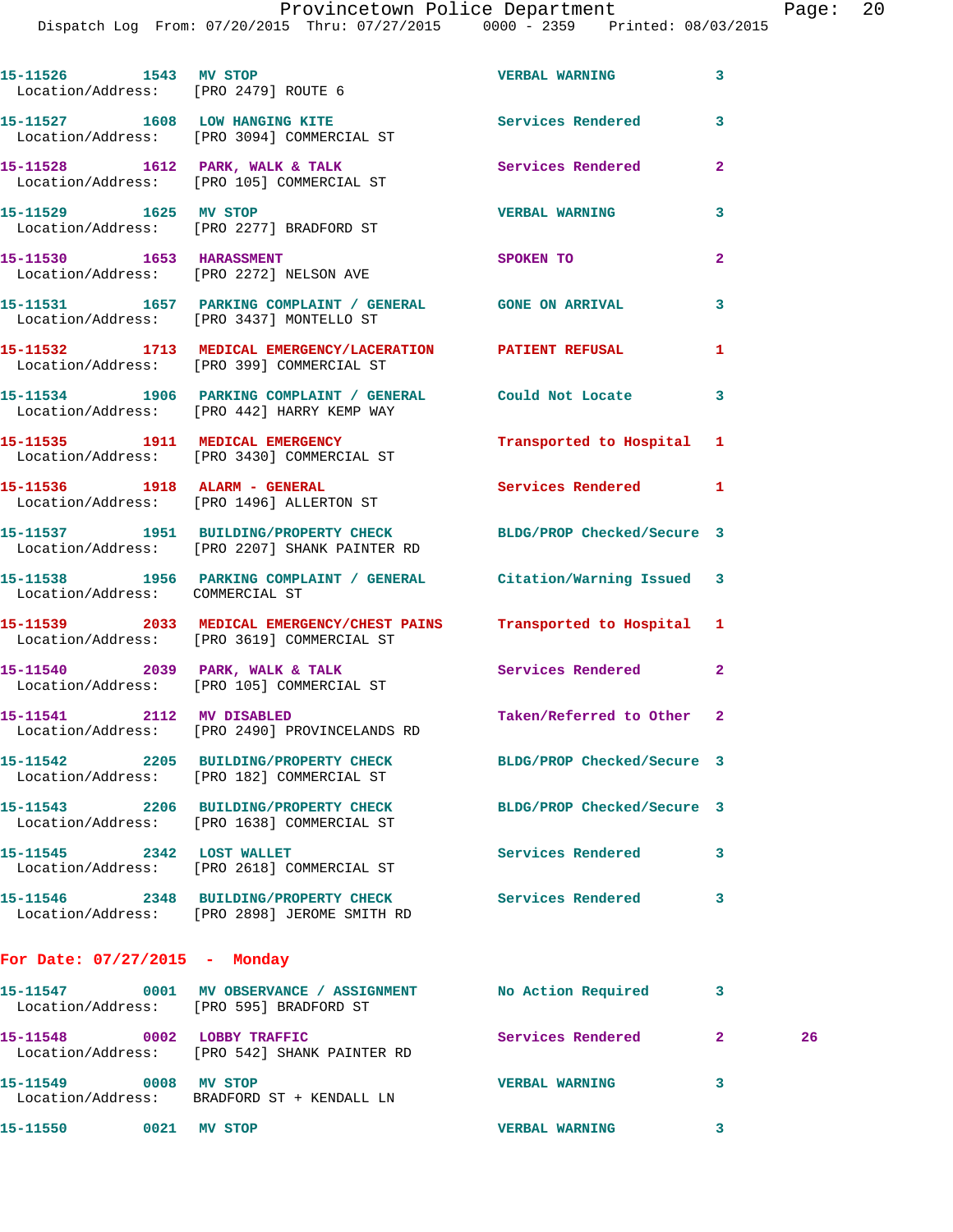|                                                         | Provincetown Police Department Fage: 21<br>Dispatch Log From: 07/20/2015 Thru: 07/27/2015 0000 - 2359 Printed: 08/03/2015 |                                                                                                                                                                                                                                |              |  |
|---------------------------------------------------------|---------------------------------------------------------------------------------------------------------------------------|--------------------------------------------------------------------------------------------------------------------------------------------------------------------------------------------------------------------------------|--------------|--|
|                                                         | Location/Address: BRADFORD ST + HANCOCK ST                                                                                |                                                                                                                                                                                                                                |              |  |
|                                                         | 15-11551 0021 BUILDING/PROPERTY CHECK BLDG/PROP Checked/Secure 3<br>Location/Address: [PRO 444] HIGH POLE HILL            |                                                                                                                                                                                                                                |              |  |
| Refer To Arrest: 15-199-AR                              | 15-11552 0030 MV STOP<br>Location/Address: HOWLAND ST + HARRY KEMP WAY                                                    | Arrest(s) Made 3                                                                                                                                                                                                               |              |  |
|                                                         | 15-11553 0059 BUILDING/PROPERTY CHECK BLDG/PROP Checked/Secure 3<br>Location/Address: [PRO 1997] COMMERCIAL ST            |                                                                                                                                                                                                                                |              |  |
|                                                         | 15-11554 0115 NOISE COMPLAINT<br>Location/Address: [PRO 2099] BRADFORD ST                                                 | <b>Unfounded</b>                                                                                                                                                                                                               | 3            |  |
|                                                         | 15-11555 0139 BIKE ACCIDENT<br>Location/Address: [PRO 196] COMMERCIAL ST                                                  | No Action Required                                                                                                                                                                                                             | $\mathbf{2}$ |  |
|                                                         | 15-11556 0141 BUILDING/PROPERTY CHECK BLDG/PROP Checked/Secure 3<br>Location/Address: [PRO 1952] COMMERCIAL ST            |                                                                                                                                                                                                                                |              |  |
|                                                         | 15-11557 0151 ALARM - GENERAL<br>Location/Address: [PRO 3121] COMMERCIAL ST                                               | False Alarm                                                                                                                                                                                                                    | 1            |  |
|                                                         | 15-11558 0155 NOISE COMPLAINT<br>Location/Address: [PRO 2099] BRADFORD ST                                                 | SPOKEN TO                                                                                                                                                                                                                      | 3            |  |
|                                                         | 15-11560 0211 ASSIST CITIZEN<br>Location/Address: [PRO 3331] COMMERCIAL ST                                                | No Action Required                                                                                                                                                                                                             | 3            |  |
|                                                         | 15-11561 0212 BUILDING/PROPERTY CHECK BLDG/PROP Checked/Secure 3<br>Location/Address: [PRO 1778] SHANK PAINTER RD         |                                                                                                                                                                                                                                |              |  |
|                                                         | 15-11562 0233 NOISE COMPLAINT<br>Location/Address: [PRO 2099] BRADFORD ST                                                 | SPOKEN TO THE SPOKEN OF THE SPOKEN OF THE SPOKEN OF THE SPOKEN OF THE SPOKEN OF THE SPOKEN OF THE SPOKEN OF THE SPOKEN OF THE SPOKEN OF THE SPOKEN OF THE SPOKEN OF THE SPOKEN OF THE SPOKEN OF THE SPOKEN OF THE SPOKEN OF TH | 3            |  |
|                                                         | 15-11563 0309 MEDICAL EMERGENCY<br>Location/Address: [PRO 1048] PEARL ST                                                  | Transported to Hospital 1                                                                                                                                                                                                      |              |  |
| 15-11565 0349 WIRES<br>Location/Address: MILLER HILL RD |                                                                                                                           | <b>Unfounded</b>                                                                                                                                                                                                               | $\mathbf{2}$ |  |
|                                                         | 15-11566 0628 ALARM - FIRE<br>Location/Address: [PRO 1970] BRADFORD ST                                                    | Services Rendered 1                                                                                                                                                                                                            |              |  |
| Location/Address: [PRO 3440] ROUTE 6                    | 15-11567 0806 MV OBSERVANCE / ASSIGNMENT No Action Required                                                               |                                                                                                                                                                                                                                | 3            |  |
|                                                         | 15-11568 0808 MV ACCIDENT<br>Location/Address: [PRO 182] COMMERCIAL ST                                                    | Services Rendered                                                                                                                                                                                                              | 1            |  |
|                                                         | 15-11569 0828 INJURED SEAGUL<br>Location/Address: [PRO 146] COMMERCIAL ST                                                 | Services Rendered                                                                                                                                                                                                              | $\mathbf{2}$ |  |
| 15-11570 0837 COURT                                     | Location: [ORL] ORLEANS DISTRICT COURT                                                                                    | <b>Services Rendered</b>                                                                                                                                                                                                       | $\mathbf{3}$ |  |
|                                                         | 15-11571 0839 BUILDING/PROPERTY CHECK Services Rendered<br>Location/Address: [PRO 444] HIGH POLE HILL                     |                                                                                                                                                                                                                                | 3            |  |
|                                                         | 15-11576 0900 BUILDING/PROPERTY CHECK BLDG/PROP Checked/Secure 3<br>Location/Address: [PRO 105] COMMERCIAL ST             |                                                                                                                                                                                                                                |              |  |
|                                                         | 15-11572 0903 ASSIST CITIZEN<br>Location/Address: [PRO 1017] NELSON AVE                                                   | Services Rendered                                                                                                                                                                                                              | 3            |  |
| 15-11573 0910 COMPLAINT                                 | Location/Address: ALDEN ST + CEMETERY RD                                                                                  | Services Rendered                                                                                                                                                                                                              | $\mathbf{3}$ |  |
|                                                         | 15-11574 0948 PARKING COMPLAINT / GENERAL Services Rendered<br>Location/Address: [PRO 105] COMMERCIAL ST                  |                                                                                                                                                                                                                                | 3            |  |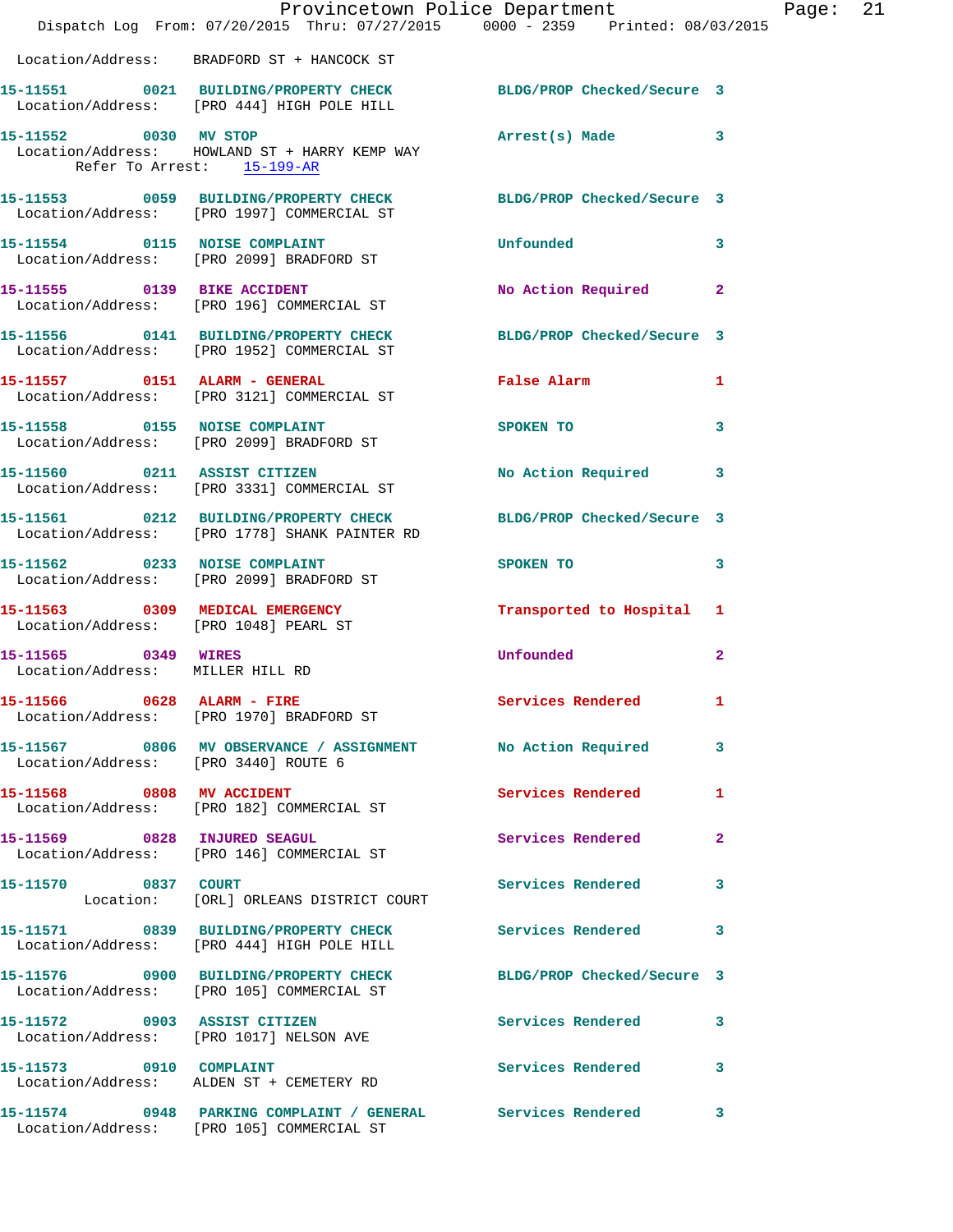|                                                                             | 15-11575 1019 PARK, WALK & TALK<br>Location/Address: [PRO 105] COMMERCIAL ST                                   | Services Rendered 2        |              |
|-----------------------------------------------------------------------------|----------------------------------------------------------------------------------------------------------------|----------------------------|--------------|
|                                                                             | 15-11577 1054 MV OBSERVANCE / ASSIGNMENT Services Rendered 3<br>Location/Address: BRADFORD ST + STANDISH ST    |                            |              |
| 15-11578 1057 MV STOP                                                       | Location/Address: [PRO 75] CAPTAIN BERTIES WAY                                                                 | Citation/Warning Issued 3  |              |
| 15-11579 1111 MV STOP<br>Location/Address: HOWLAND ST                       |                                                                                                                | <b>VERBAL WARNING</b>      | $\mathbf{3}$ |
| 15-11580 1125 MV STOP                                                       | Location/Address: [PRO 2577] BRADFORD ST                                                                       | Citation/Warning Issued 3  |              |
| 15-11581 1150 CHEST PAINS                                                   | Location/Address: [PRO 542] SHANK PAINTER RD                                                                   | <b>PATIENT REFUSAL</b>     | $\mathbf{1}$ |
| Location/Address: [PRO 1402] NELSON AVE                                     | 15-11583 1203 MEDICAL EMERGENCY                                                                                | Transported to Hospital 1  |              |
| 15-11584 1205 LOST WALLET                                                   | Location/Address: [PRO 2030] DUNCAN LN                                                                         | Services Rendered          | 3            |
| 15-11585 1238 PARKING COMPLAINT<br>Location/Address: [PRO 569] WINSLOW ST   |                                                                                                                | No Action Required         | 3            |
|                                                                             | 15-11586 1300 BUILDING/PROPERTY CHECK<br>Location/Address: [PRO 2493] BRADFORD ST                              | BLDG/PROP Checked/Secure 3 |              |
| Location/Address: ROUTE 6                                                   | 15-11587 1313 MV OBSERVANCE / ASSIGNMENT Services Rendered                                                     |                            | 3            |
|                                                                             | 15-11588 1344 MV OBSERVANCE / ASSIGNMENT<br>Location/Address: [PRO 2206] COMMERCIAL ST                         | Services Rendered          | 3            |
| 15-11589 1353 MV STOP<br>Refer To Arrest: 15-200-AR                         | Location/Address: [PRO 106] COMMERCIAL ST                                                                      | Arrest(s) Made             | 3            |
| 15-11591 1532 COMPLAINT/NEIGHBOR<br>Location/Address: [PRO 1004] NELSON AVE |                                                                                                                | SPOKEN TO                  | 3            |
| 15-11592 1542 LANDLORD/TENANT<br>Location/Address: THISTLEMORE RD           |                                                                                                                | SPOKEN TO                  | $\mathbf{2}$ |
|                                                                             | Location/Address: [PRO 3436] BRADFORD ST                                                                       | <b>VERBAL WARNING</b>      | 3            |
| 15-11594   1609   MV   ACCIDENT                                             | Location/Address: [PRO 2483] COMMERCIAL ST                                                                     | Services Rendered          | 1            |
|                                                                             | 15-11595 1612 MEDICAL EMERGENCY/LIFT ASSIST PATIENT REFUSAL<br>Location/Address: [PRO 781] CAPTAIN BERTIES WAY |                            | 1            |
|                                                                             | 15-11596 1613 PARK, WALK & TALK<br>Location/Address: [PRO 105] COMMERCIAL ST                                   | Services Rendered          | $\mathbf{2}$ |
| 15-11597    1625    MV    ACCIDENT                                          | Location/Address: [PRO 364] COMMERCIAL ST                                                                      | Taken/Referred to Other 1  |              |
| Location/Address: [PRO 2513] ROUTE 6                                        | 15-11598 1719 ASSIST AGENCY / MUTUAL AID Taken/Referred to Other 3                                             |                            |              |
|                                                                             | 15-11601 1743 ASSIST AGENCY / MUTUAL AID Services Rendered<br>Location/Address: [PRO 208] COMMERCIAL ST        |                            | 3            |
| 15-11602 1808 SHOPLIFTING                                                   | Location/Address: [PRO 3314] COMMERCIAL ST                                                                     | <b>Services Rendered</b> 3 |              |